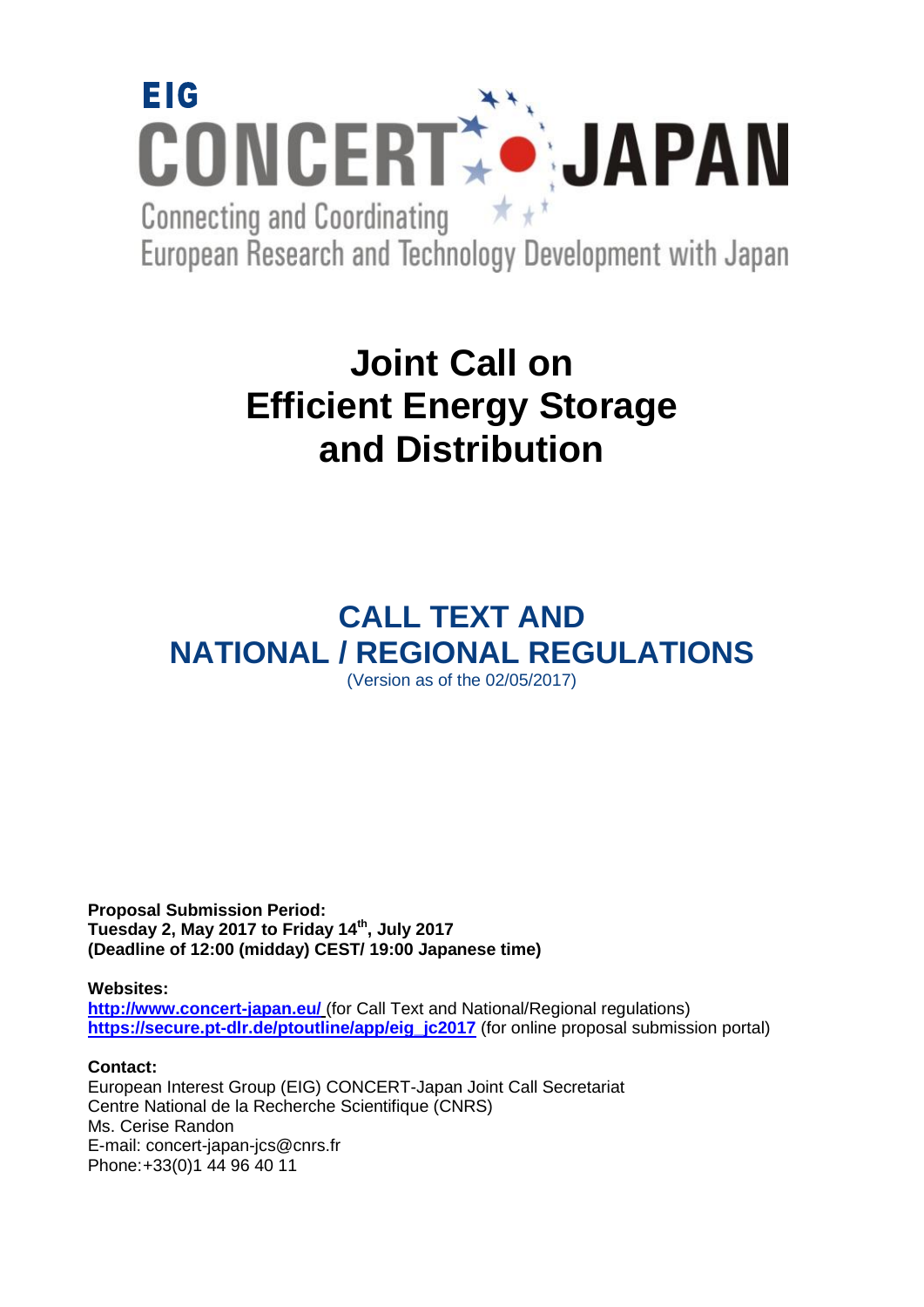# **TABLE OF CONTENTS**

| 2. The EIG CONCERT-Japan Joint Call on Efficient Energy Storage and Distribution  4           |  |
|-----------------------------------------------------------------------------------------------|--|
|                                                                                               |  |
|                                                                                               |  |
|                                                                                               |  |
|                                                                                               |  |
|                                                                                               |  |
|                                                                                               |  |
|                                                                                               |  |
|                                                                                               |  |
|                                                                                               |  |
|                                                                                               |  |
| [*THIS IS AN APPROXIMATE IMPLEMENTATION SCHEDULE AND IS SUBJECT TO CHANGE]                    |  |
| PART 2: NATIONAL AND REGIONAL FUNDING REGULATIONS 11                                          |  |
|                                                                                               |  |
|                                                                                               |  |
|                                                                                               |  |
| Spain - Ministry of Economy, Industry and Competitiveness - through the State Research Agency |  |
| Turkey - The Scientific and Technological Research Council of Turkey (TUBITAK)  18            |  |
|                                                                                               |  |
|                                                                                               |  |
|                                                                                               |  |
|                                                                                               |  |

# **[PART 3: CONTACT INFORMATION OF THE EIG CONCERT-JAPAN JOINT CALL](#page-2-0)  [SECRETARIAT AND NATIONAL/REGIONAL CONTACT PERSONS](#page-2-0) ..........................28**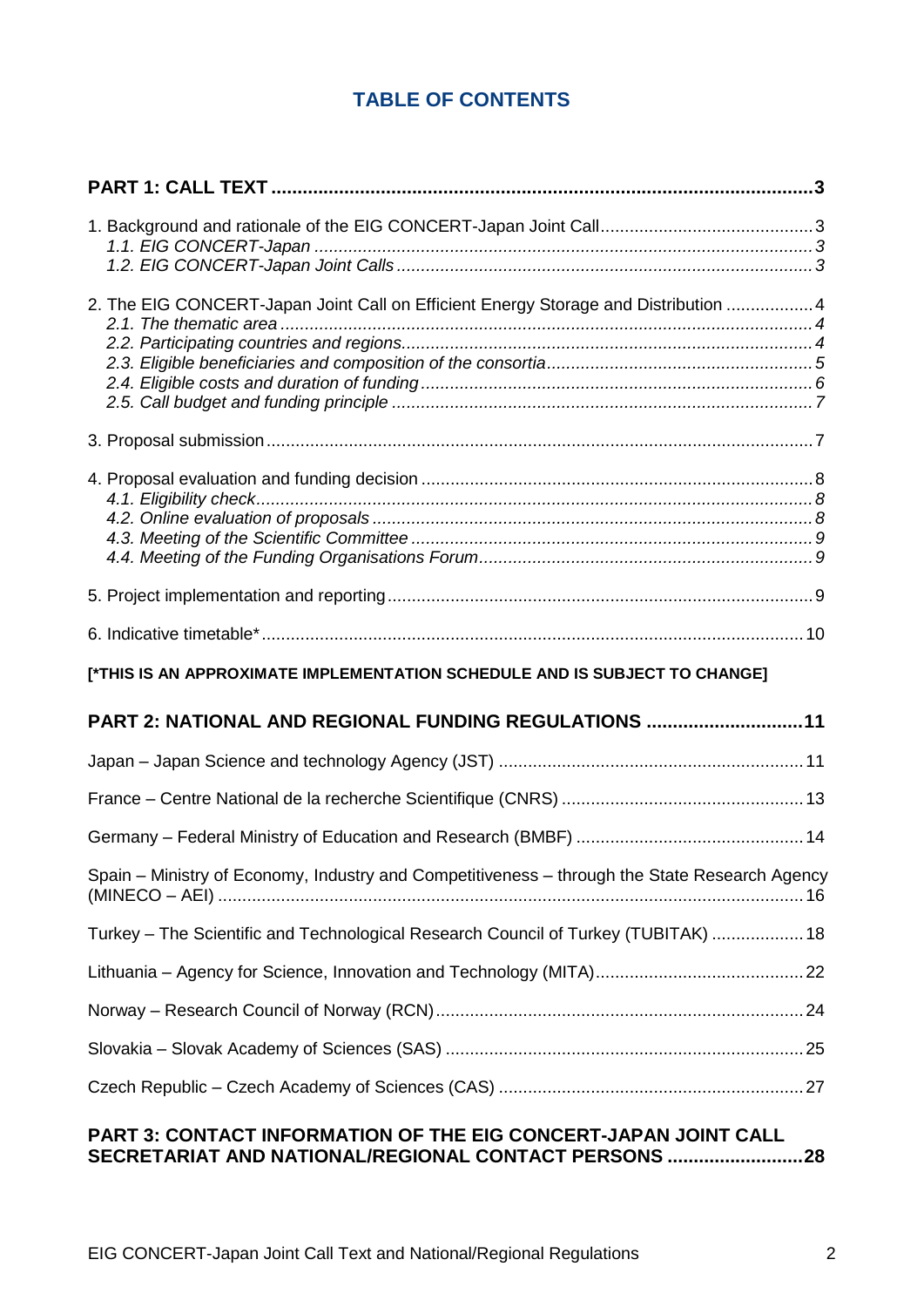# <span id="page-2-0"></span>**PART 1: Call Text**

# <span id="page-2-1"></span>**1. Background and rationale of the EIG CONCERT-Japan Joint Call**

# <span id="page-2-2"></span>**1.1. EIG CONCERT-Japan**

The European Interest Group (EIG) CONCERT-Japan (**<http://www.concert-japan.eu/>**) is an international joint initiative to support and enhance science, technology and innovation (STI) cooperation between European countries and Japan. The EIG CONCERT-Japan is flexible and inclusive in nature, able to accommodate a range of forms of collaboration from unanimous concerted efforts to optional participation among its core members and other interested STI institutions.

The primary function of the EIG CONCERT-Japan is to collaboratively implement multilateral joint funding with the objective of enhancing the cooperation and promoting the transnational mobility between European countries and Japan in various fields of STI. As far as it is relevant to that objective, the EIG CONCERT-Japan also aims to facilitate coordination between participating organisations in their activities relating to the programmes of the European Union (EU) and those undertaken within other international collaborative frameworks through the identification of common preferences, priorities and areas of mutual interest.

CONCERT-Japan began as an ERA-NET project funded by the  $7<sup>th</sup>$  EU Framework Program for Research and Technical Development (FP7) from 2011 to 2014. As an FP7 project, CONCERT-Japan had a high impact on the coherence and coordination of European collaboration and joint funding activities with Japan as a partner country. Several years of experience in multilateral calls through ERA-NETs have shown a high relevance of the schemes and the need for continuation. Therefore, the European Interest Group was founded as a flexible platform for communication and coordination among STI institutions in Europe and Japan. The collaboration, which began in the FP7 project, is now continuing independently of EU support as an activity of the European Interest Group, hence the name "EIG CONCERT-Japan".

As a collaborative funding activity of the EIG CONCERT-Japan (the fourth of CONCERT-Japan, the second as an EIG activity), the core members representing France, Germany, Spain, Turkey, Lithuania, Norway, Slovakia, Czech Republic and Japan have decided to implement a Joint Call on the theme of "Efficient Energy Storage and Distribution".

# <span id="page-2-3"></span>**1.2. EIG CONCERT-Japan Joint Calls**

EIG CONCERT-Japan Joint Calls aim to support sustainable and multilateral research cooperation, especially promoting the transnational mobility between European and Japanese researchers, through:

- Enhancing inter-regional communication and cooperation
- Increasing and developing opportunities for high quality research networking between researchers
- Developing new partnerships and strengthening existing ones
- Exchanging existing knowledge and creating new knowledge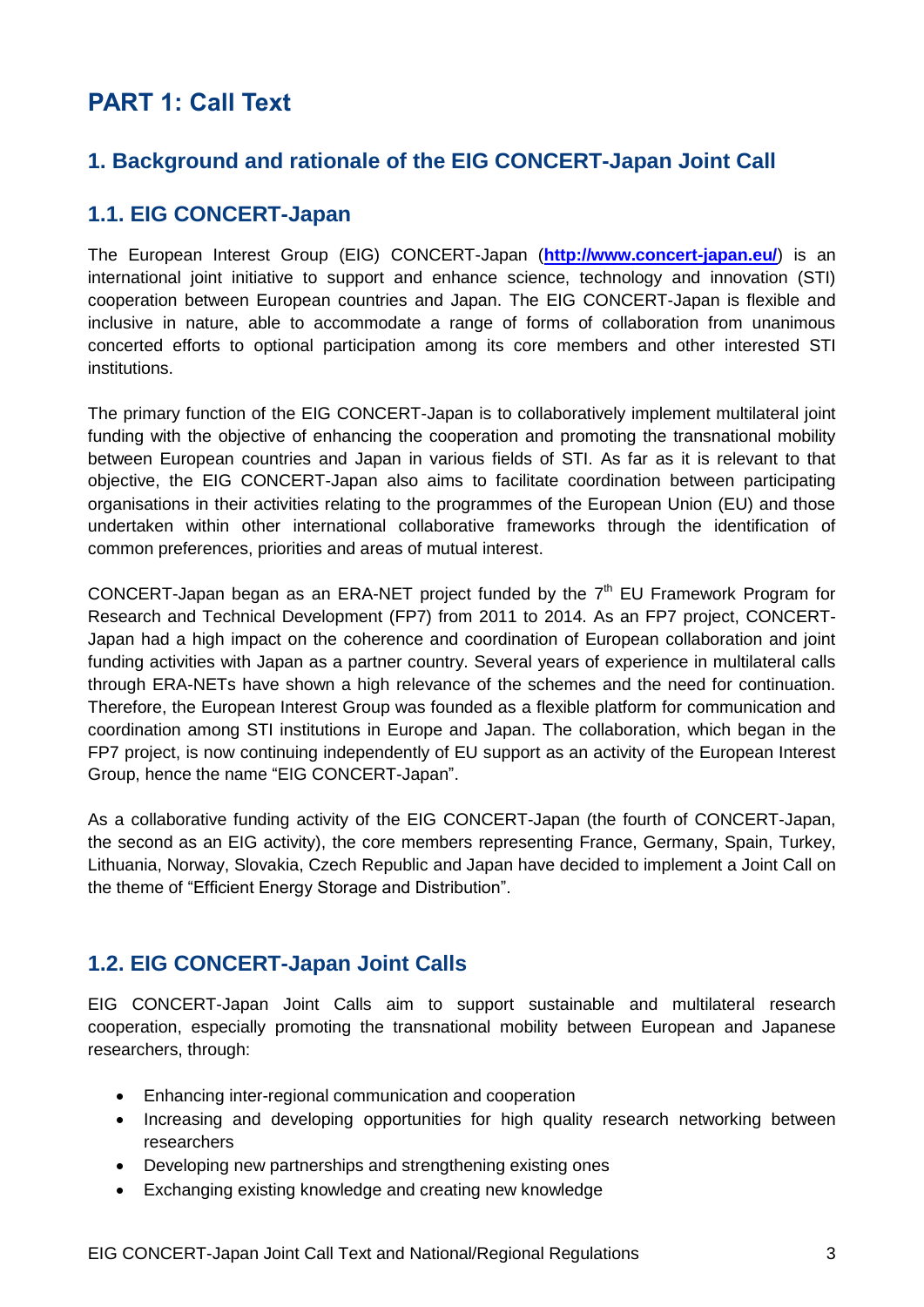Previous CONCERT-Japan Joint Calls have been implemented on the themes of "efficient energy storage and distribution" and "resilience against disasters" (2012), "photonic manufacturing" (2014), "Food crops and biomass production technologies" (2016) with more than a hundred joint applications received in total.

# <span id="page-3-0"></span>**2. The EIG CONCERT-Japan Joint Call on "Efficient Energy Storage and Distribution"**

# <span id="page-3-1"></span>**2.1. The thematic area**

This EIG CONCERT-Japan Joint Call will focus on the thematic area of **"Efficient Energy Storage and Distribution".**

# <span id="page-3-2"></span>*Background*

Energy storage and distribution technologies have critical importance for transition to and operation of a more efficient, sustainable and low carbon energy system. In the past, the transport and distribution of energy - regardless of its source - was managed in a relatively direct manner going in a single direction from producers or suppliers to the consumer. The integration of conventional sources of energy and renewable sources of energy (wind, solar etc.) is calling for the development of energy storage technologies on a large scale as well as for the expansion of energy grids and particularly electricity grids. Existing grids will need to be adapted and engineered to cope with the increased use of renewable energy and decentralization of the power supply. Only some of the technologies needed in this respect are currently available and basic research and technology development in energy storage and grid infrastructures need to be intensified. At the systemic level, the management and optimization of an energy system with increased degrees of freedom can be a further driver for future research.

# *Purpose*

The overall aim of this call is to support research in developing more efficient, reliable, secure, flexible and sustainable technologies in energy storage systems and distribution of electricity.

# *Description*

Intensive research is needed for the development of improved energy storage and distribution technologies.

In the scope of this call, energy storage research may address all areas of energy storage technologies including:

- $\triangleright$  Chemical and electrochemical technologies (including alternatives to critical metals used in efficient energy storage);
- $\triangleright$  Electrical technologies;
- $\triangleright$  Mechanical and thermal storage technologies.

The research could address stationary applications as well as mobile applications. Research may range from the development of improved storage systems for smart grids to hydrogen and solid oxide fuel cells for vehicles.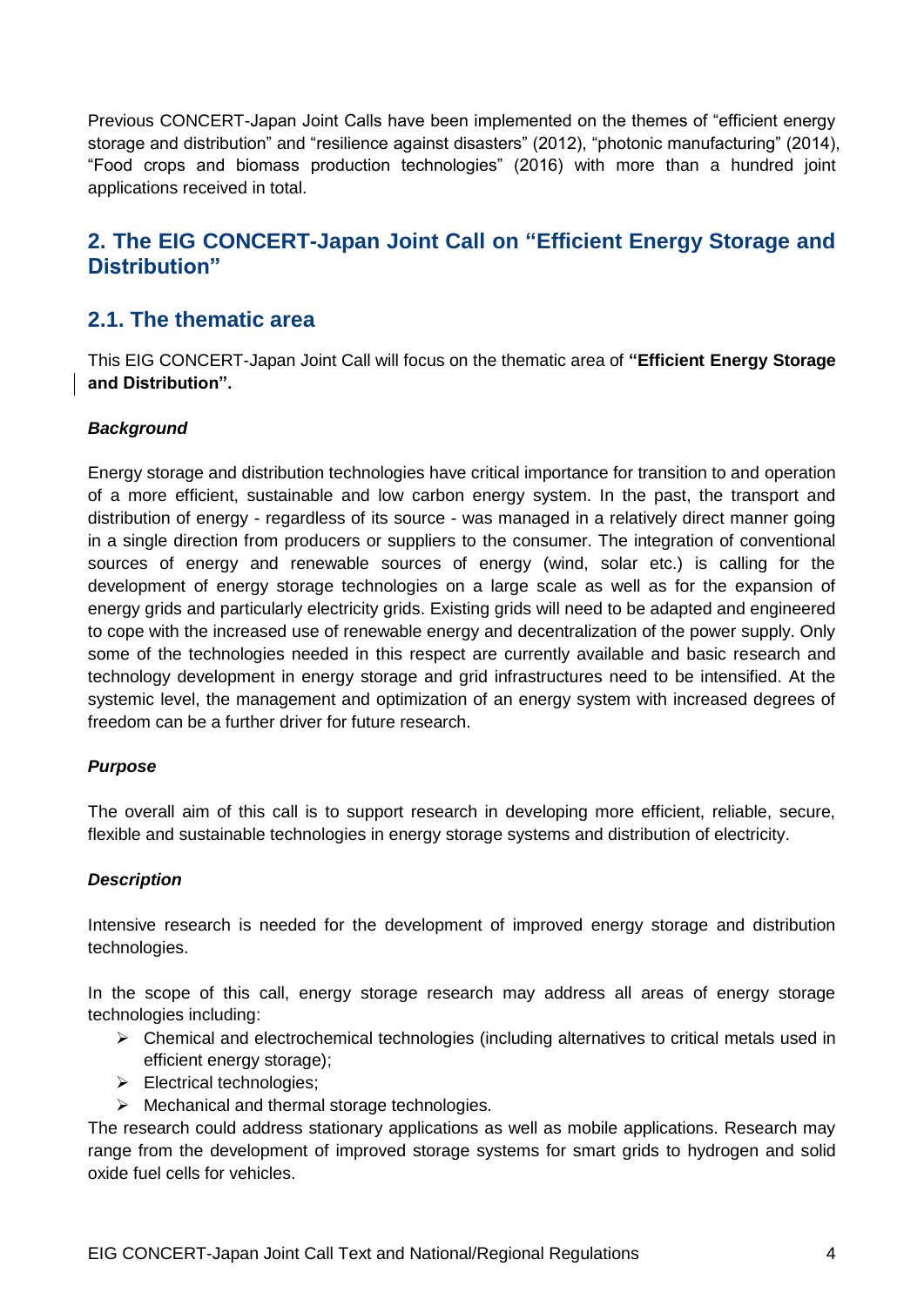Research on energy distribution within this call is expected to address innovative energy transmission and distribution concepts. The key aspects in this context cover a broad spectrum: they range from the development of new components (such as direct current power transmission technology and superconductivity technology) to modelling for planning purposes and secure, efficient operation of electricity grids as well as to the demonstration and assessment of new technologies and systems analysis issues. In this context, research may address:

- $\triangleright$  Numerical simulation of smart grids:
- $\triangleright$  Microgrids and renewable energy integration;
- $\triangleright$  IT solutions such as Scada systems;
- $\triangleright$  Grid integration of renewable energy sources as well as other distributed and intermittent energy sources;
- $\triangleright$  Electromobility and challenges for power systems.

This call for Efficient Energy Storage and Distribution is not exclusive to the above mentioned research issues and the call is open to any other research issue addressing the problems in efficient distribution and storage of energy. Proposals that are orientated towards emerging technologies or ideas based on unique and innovative concepts are encouraged.

# **2.2. Participating countries and regions**

The following national/regional funding organisations have agreed to participate in this Joint Call, leveraging their national/regional R&D programmes and applying their respective funding regulations:

- **Japan**: Japan Science and Technology Agency (JST)
- **France**: National Centre for Scientific Research (CNRS)
- **Germany**: Federal Ministry of Education and Research (BMBF)
- **Spain**: Ministry of Economy, Industry and Competitiveness through the State Research Agency (MINECO - AEI)
- **Norway**: Research Council of Norway (RCN)
- **Turkey**: The Scientific and Technological Research Council of Turkey (TUBITAK)
- **Lithuania**: Agency for Science, Innovation and Technology (MITA)
- **Slovakia**: Slovak Academy of Sciences (SAS)
- **Czech Republic**: Czech Academy of Sciences (CAS)

Only researchers based in these countries/regions are eligible for funding in this EIG CONCERT-Japan Joint Call.

# <span id="page-4-0"></span>**2.3. Eligible beneficiaries and composition of the consortia**

In general, this EIG CONCERT-Japan Joint Call is open to applications from **public and private legal RTD entities, higher education institutions and non-university research establishments**, as well as enterprises and other kinds of organisations (the "beneficiaries") depending on the individual national/regional regulations and restrictions of the participating funding institutions (see Part 2).

Each project consortium submitting an application should consist of **at least 3 eligible beneficiaries (project partners), one from Japan and two from two different European countries participating in the Joint Call**. The number of beneficiaries in a project consortium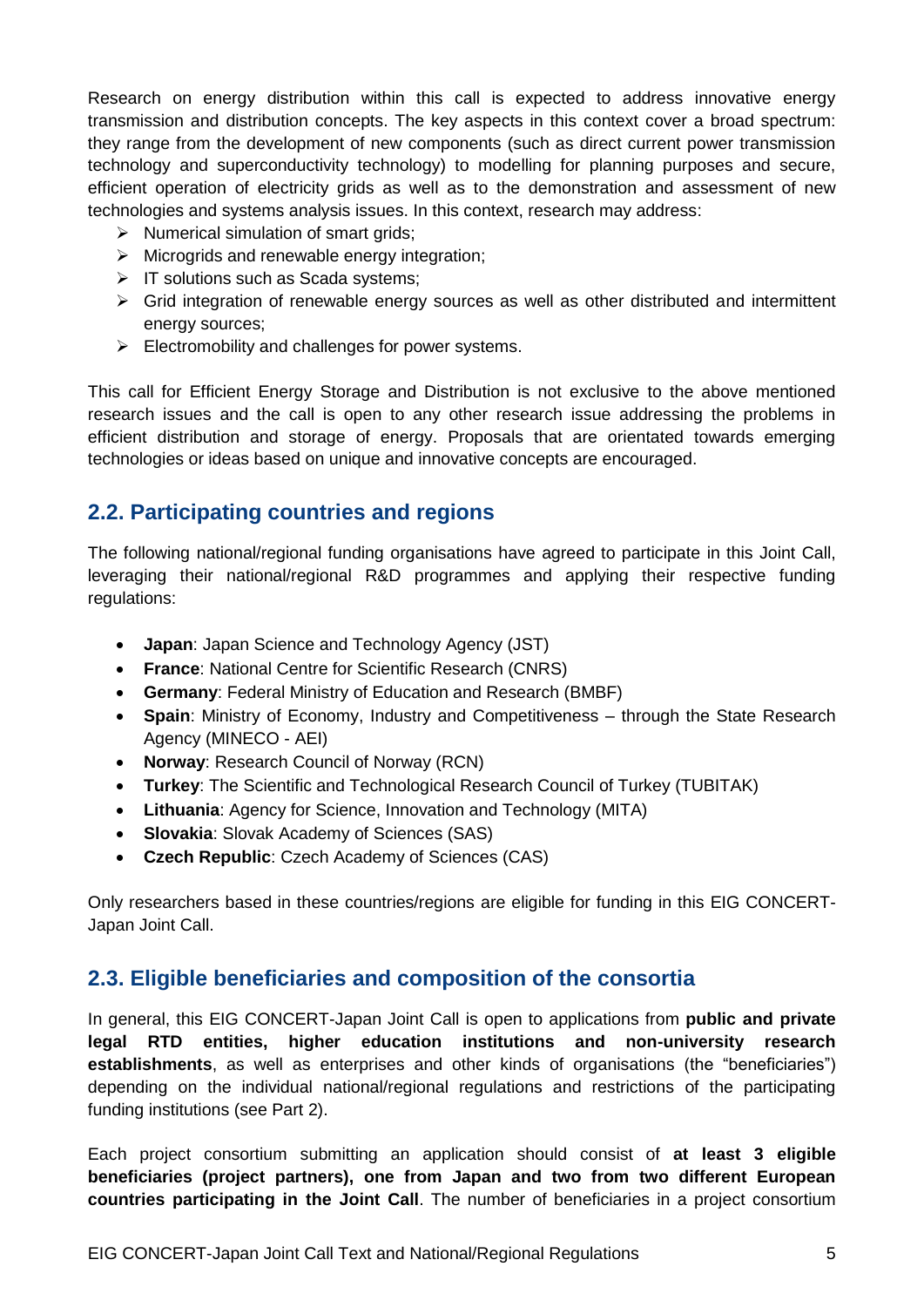should be appropriate for the aims of the research project and reasonably balanced in terms of multilateral participation. Applications should clearly demonstrate the added value of working together.

Each project consortium should choose **two project leaders, one from the Japanese side and one from the European side**. One of the two project leaders (the "principal project leader") will be responsible for submitting the proposal on behalf of the whole consortium. Project leaders may participate in only one project proposal. Each beneficiary will be represented by one (and only one) Principal Investigator (PI) and this PI will be the contact person for the relevant national/regional funding organisation.

**Researchers/research teams from countries/regions not participating in this EIG CONCERT-Japan Joint Call** may participate as additional partners in a project consortium (after satisfying the minimum consortium criteria) if they can prove that they have secured funding from other sources that allows them to fulfil their obligations within the consortium. A **confirmation letter** from the external funding institution has to be submitted at the time of proposal submission.

**A partnering webtool** provided by DLR is available to help applicants finding potential research partners within the framework of the EIG CONCERT-Japan Joint Call on Efficient Energy Storage and Distribution: **https://partnering.pt-dlr.de/CONCERT2017.**

# <span id="page-5-0"></span>**2.4. Eligible costs and duration of funding**

Within the framework of this EIG CONCERT-Japan Joint Call, costs eligible for funding may be:

- **Research materials and small-scale research equipment**: Consumables, small equipment and subcontracting (for example for the fabrication of samples at a specialised facility) are eligible if their need is listed in detail and duly justified
- **Travel costs**: Only travel costs and associated living expenses incurred in travel to the countries participating in the same project consortium (including additional partners from countries/regions other than those participating in the Joint Call who secure their own funding) are eligible
- **Expenses for the organisation of small scientific events**: Room rent, catering, printing of conference brochures, travel and accommodation of invited external experts (that do not form part of the project consortium but are considered necessary for the success of the event) are eligible
- **Personnel costs**

The **eligibility of all costs for each applicant depends on the relevant national/regional regulations** applied by each Joint Call funding institution and should be calculated accordingly (see Part 2).

**All project partners are advised to contact their National and Regional Contact Persons** (see Part 3) for further information on eligible costs and national and regional specifications.

**Funding will be provided for the maximum duration of 3 years**. The funding of projects should start in April 2018 and should be concluded by March 2021.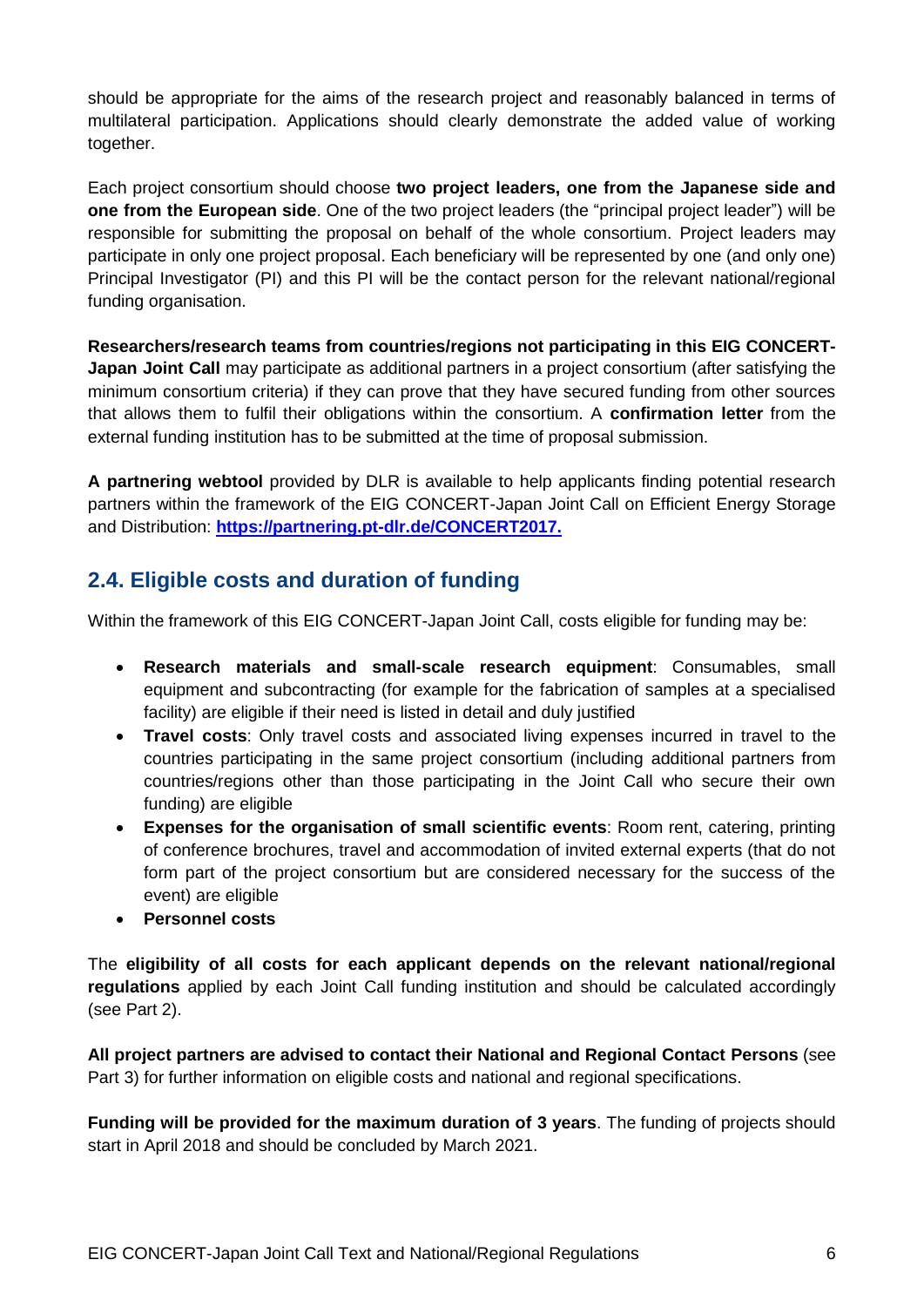# <span id="page-6-0"></span>**2.5. Call budget and funding principle**

This EIG CONCERT-Japan Joint Call follows the principle that the national/regional financial contributions to a virtual common pot will be assigned to project partners of that respective country/region only, in accordance with national and regional regulations. **Cross-border funding is not envisaged**.

The overall budget of this EIG CONCERT-Japan Joint Call is the sum of the individual budgets allocated by each participating funding institution. If more than one funding institution from a given country participates in the Joint Call, the combined amount from these institutions is considered as the country's overall Joint Call contribution.

Below is an overview of the individual national/regional funding contributions envisaged to this EIG CONCERT-Japan Joint Call budget by each participating funding institution:

| <b>Country/funding institution</b>                                     | Amount      |
|------------------------------------------------------------------------|-------------|
| Japan: Japan Science and Technology Agency (JST)                       | € 750 000   |
| France: National Centre for Scientific Research (CNRS)                 | € 110 000*  |
| <b>Germany: Federal Ministry of Education and Research (BMBF)</b>      | € 750 000   |
| Spain: Ministry of Economy, Industry and Competitiveness - through the | € 300 000   |
| State Research Agency (MINECO - AEI)                                   |             |
| Turkey: The Scientific and Technological Research Council of Turkey    | € 800 000   |
| (TUBITAK)                                                              |             |
| Lithuania: Agency for Science, Innovation and Technology (MITA)        | € 100 000   |
| Norway: Research Council of Norway (RCN)                               | € 900 000   |
| <b>Slovakia:</b> Slovak Academy of Sciences (SAS)                      | € 120 000   |
| <b>Czech republic:</b> Czech Academy of Sciences (CAS)                 | € 120 000   |
| <b>Overall call budget</b>                                             | € 3 950 000 |

[\*CNRS personnel costs are not included in the framework of the EIG CONCERT-Japan Call budget. CNRS funding covers only the surcoût international of the project.]

It is expected that **5 projects** will be funded in this EIG CONCERT-Japan Joint Call.

Some funding institutions may choose to set an upper limit on the amount that can be requested per project partner coming from their country/region. **Applicants should therefore thoroughly check the national and regional regulations (Part 2) and contact their National and Regional Contact Persons (Part 3) for information.**

# <span id="page-6-1"></span>**3. Proposal submission**

Project proposals are to be submitted between Tuesday 2<sup>nd</sup>, May 2017 and Friday 14<sup>th</sup>, July **2017 electronically using the PT-Outline webtool**:

**[https://secure.pt-dlr.de/ptoutline/app/eig\\_jc2017](https://secure.pt-dlr.de/ptoutline/app/eig_jc2017)**

(The server will not accept proposals outside of this application period)

**The principal project leader should submit the proposal via the webtool on behalf of the**  whole consortium. Only one online proposal per project is needed. Proposals sent by post, email, fax, telex or facsimile will be rejected. Proposals must be written in English.

Some participating funding institutions may require the applicant from their country/region to submit a parallel proposal in line with the national/regional requirements.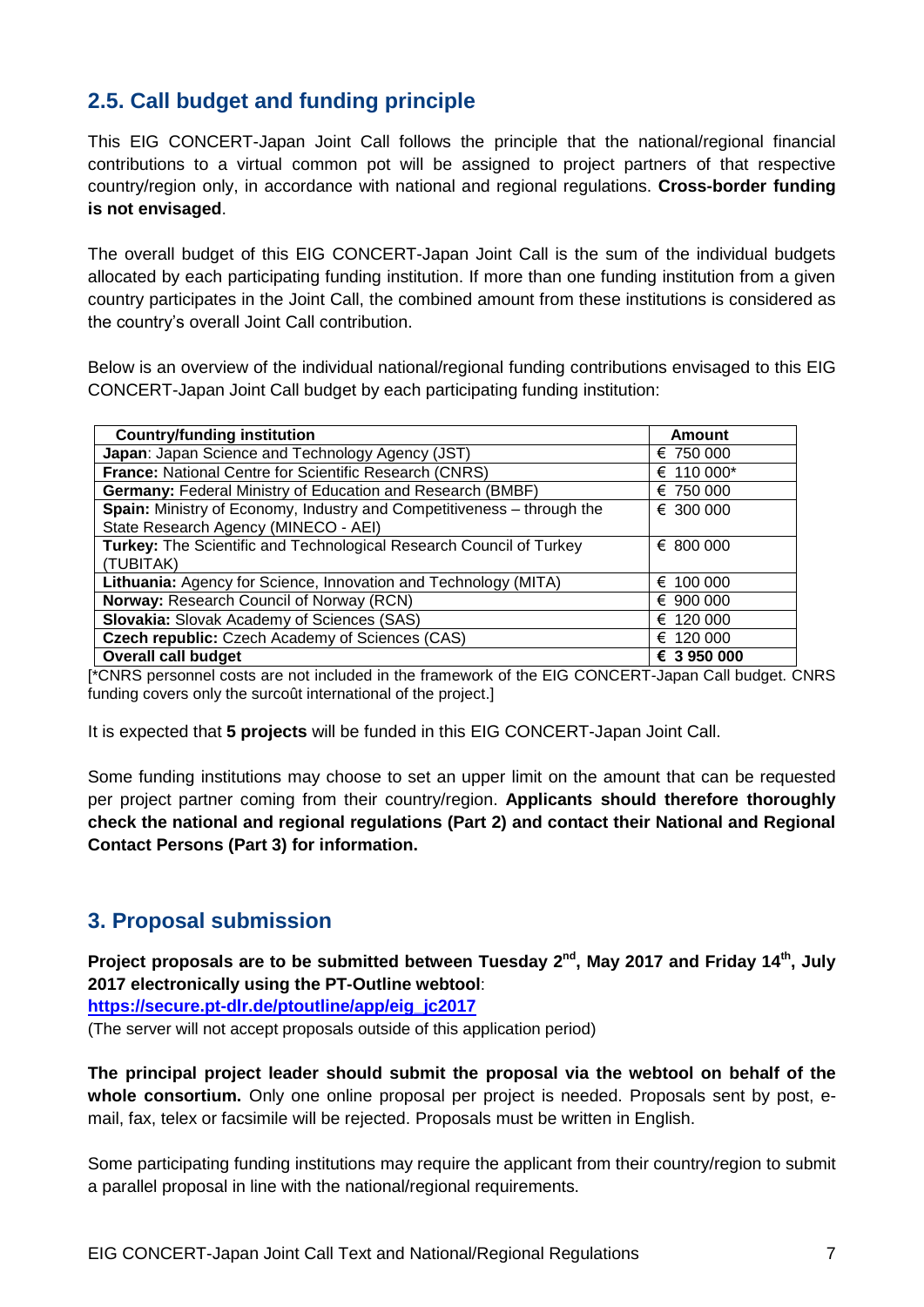**Before the submission of a proposal the national or regional regulations (see Part 2) applicable for each consortium partner should be thoroughly checked.**

# <span id="page-7-0"></span>**4. Proposal evaluation and funding decision**

A four-step evaluation process will be implemented for proposals submitted within this EIG CONCERT-Japan Joint Call.

# <span id="page-7-1"></span>**4.1. Eligibility check**

The Joint Call Secretariat and the National and Regional Contact Persons (see Part 3) will check the eligibility of all submitted proposals taking into consideration the general Joint Call criteria and the individual national/regional criteria respectively. If a partner is found to be non-eligible by one of the funding organisations, the entire proposal may be rejected without further review.

# The **general eligibility criteria** are:

- Appropriate length and layout of the proposal (maximum number of pages adhered to and use of template for the Project Description)
- Inclusion of all necessary information in English
- Eligibility of all project partners
- Participation of at least three eligible project partners (beneficiaries), from a minimum of two different European countries participating in this Joint Call and Japan
- Eligible thematic focus
- Eligibility of requested funding
- Inclusion of a confirmation letter from the external sponsoring institution in case of additional partners that need to secure their own funding

The **national/regional eligibility criteria** of the participating funding institutions are given in the National and Regional Funding Regulations (Part 2).

<span id="page-7-2"></span>Proposals meeting all eligibility criteria will be forwarded to the online evaluation stage.

# **4.2. Online evaluation of proposals**

The selection of project proposals to be funded is based on an **international, independent evaluation by scientific peers**. Each proposal is assessed and given a written evaluation by at least two evaluators, nominated by the participating funding institutions.

The following **three evaluation criteria** are used:

# *1. Scientific excellence (scoring from 0 to 5 points)*

- Sound research concept and quality of objectives
- Ambition, innovative potential and uniqueness of the research idea
- Scientific track–record / potential of the partners (including publications in scientific journals)
- Scientific standing of the organisations the applicants belong to

# *2. Impact of project results (scoring from 0 to 5 points)*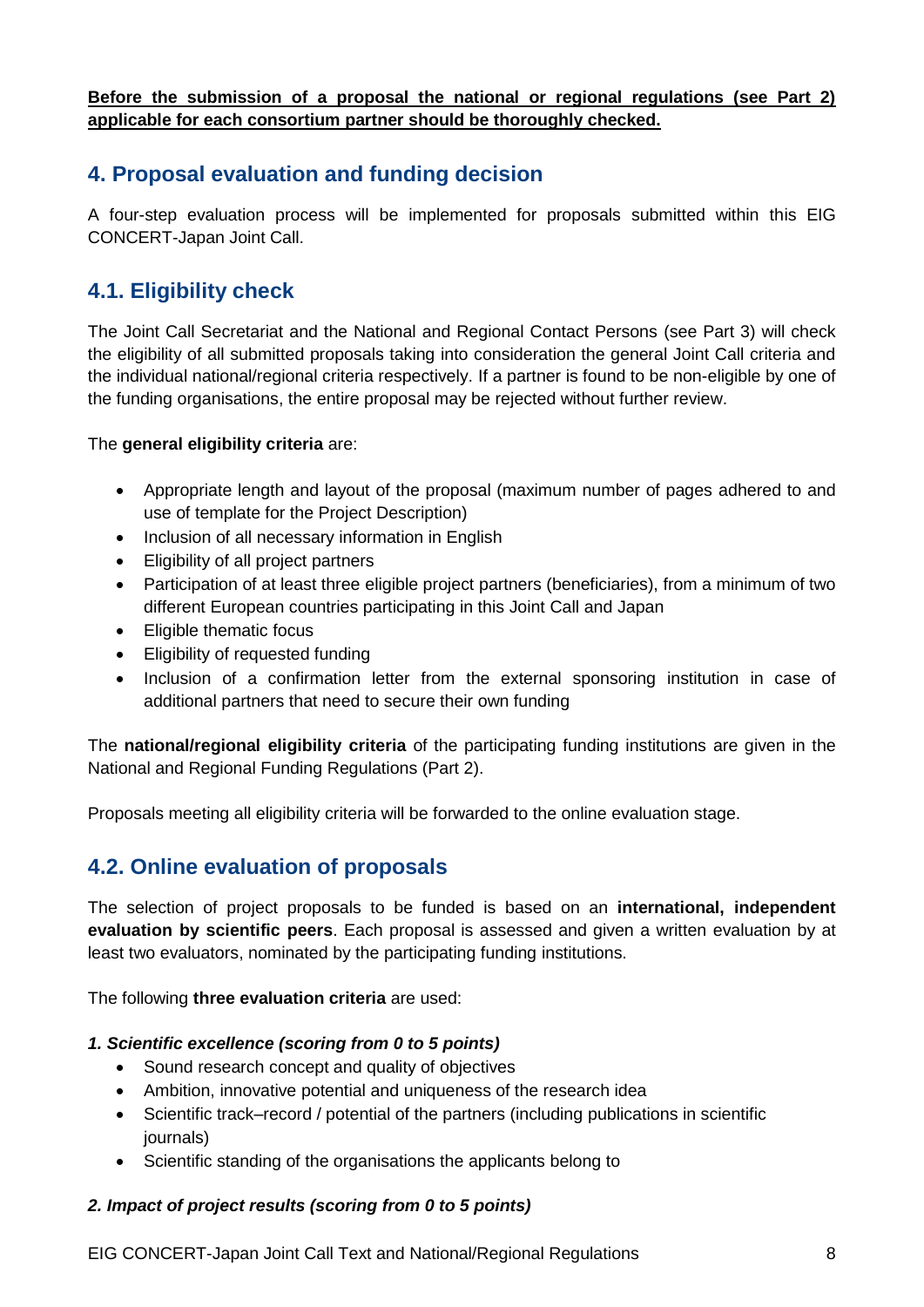- Impact of the project on the scientific field/community
- Contribution to enhancing innovation capacity and integration of new knowledge
- Expected exploitation and dissemination of the results
- Added value of the multilateral project consortium

# *3. Implementation (scoring from 0 to 5 points)*

- Quality and effectiveness of the methodology
- Feasibility of the work plan (in relation to governance, adequate budget, resources, time schedule)
- Collaborative interaction and complementarity of project partners
- Expected sustainability of the collaboration
- Interdisciplinarity
- Involvement of early-stage researchers and gender balance

The **scoring system** is as follows:

- **5: EXCELLENT**  The proposal fully satisfies all relevant aspects of the criterion in question. Any shortcomings are minor.
- **4: VERY GOOD**  The proposal addresses the criterion very well, although certain improvements are possible.
- **3: GOOD**  The proposal broadly addresses the criterion, but improvements are necessary.
- **2: FAIR**  There are serious inherent weaknesses in relation to the criterion in question.
- **1: POOR** The criterion is addressed in an inadequate and unsatisfactory manner.
- **0: FAILS / INCOMPLETE INFORMATION –** The proposal fails to address the criterion in question or cannot be judged due to missing or incomplete information.

# <span id="page-8-0"></span>**4.3. Meeting of the Scientific Committee**

A Scientific Committee, comprising one expert nominated by each participating funding institution and chaired by an independent chairperson, will **rank the proposals based on the online evaluations and internal discussion and recommend to the Funding Organisations Forum a list of proposals to be funded**.

# <span id="page-8-1"></span>**4.4. Meeting of the Funding Organisations Forum**

The Funding Organisations Forum, comprising representatives of each participating funding institution, will take **the final decision on the project proposals to be funded on a consensus basis**, based on the recommendations of the Scientific Committee and in consideration of available budget. Funding will be administered in accordance with the rules and regulations of the participating national and regional funding institutions.

<span id="page-8-2"></span>All applicants will be informed by the Joint Call Secretariat of the outcomes of the evaluation.

# **5. Project implementation and reporting**

Following announcement of the funding decision to successful applicants, the project partners of each proposal to be funded will conclude an individual funding contract with their respective national/regional funding institution. Support to funded projects will be provided on the basis of these funding contracts and in accordance with all applicable national/regional rules and regulations.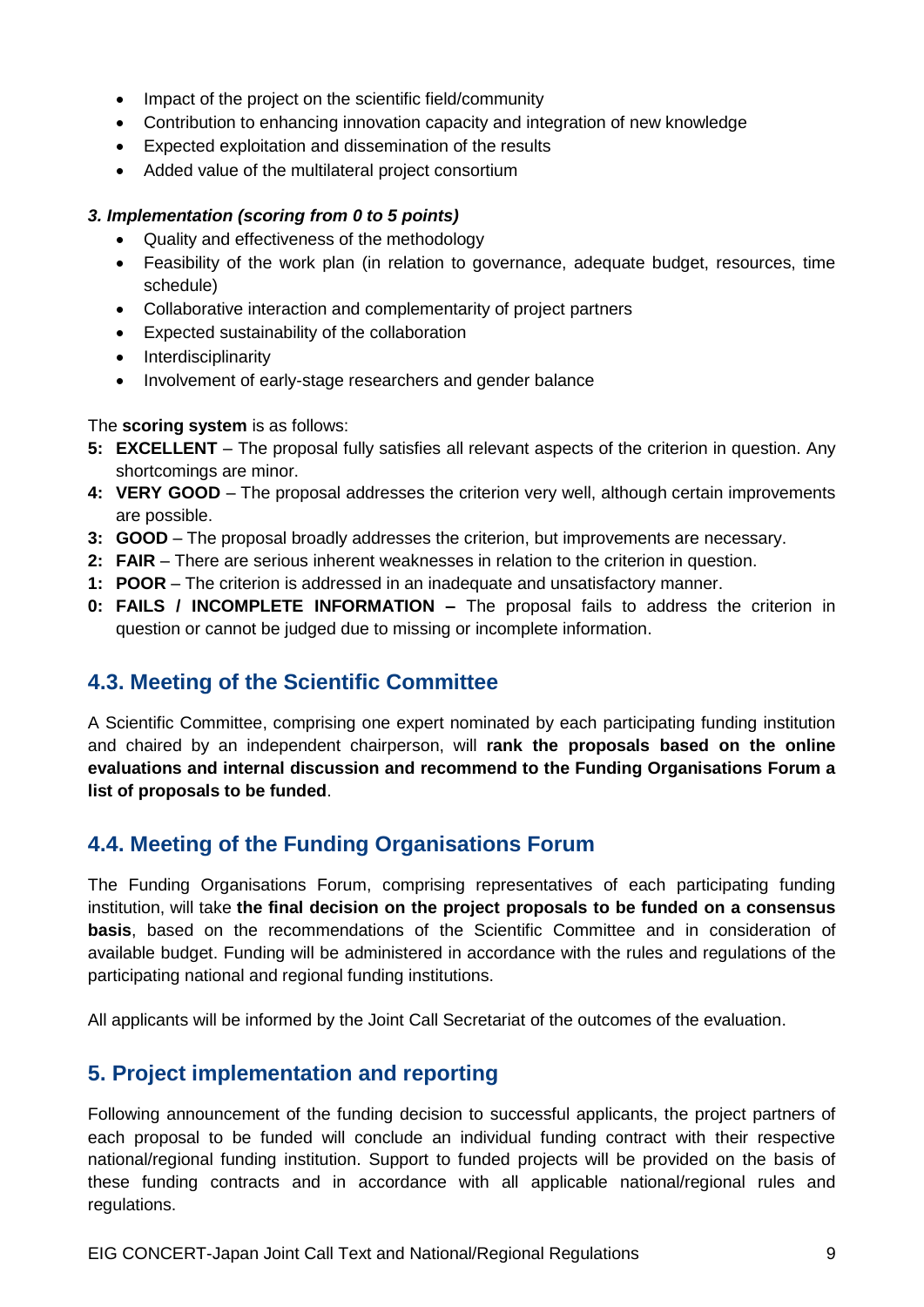Each project consortium funded in this EIG CONCERT-Japan Joint Call is **requested to conclude a Consortium Agreement** listing the rights and responsibilities of each project partner. Depending on the nature of the funded project, special regulations should be included in the Consortium Agreement regarding **Intellectual Property Rights**. Scientific and technological outcomes and any other information derived from the collaborative activities funded in this call can be announced, published or commercially exploited with the agreement of all partners in a funded project and according to the national/regional regulations as well as international agreements concerning intellectual property rights. The Consortium Agreement must be signed by all project partners and sent to the Joint Call Secretariat by the principal project leader preferably before the official project start date but no later than six months after the official project start date.

The principal project leaders of the funded projects will be requested to send **interim reports (after one and two years of funding) as well as a final report (after three years of funding)** to the Joint Call Secretariat. The reports should highlight the main results and outputs of the projects and any problems that have arisen and how they have been solved. Report templates will be prepared to ensure the comparability of information.

**Additional reporting to the individual national/regional funding institutions may also be necessary** depending on national/regional regulations (see Part 2).

In case of any significant changes in the work program or the consortium composition, the principal project leader must inform the Joint Call Secretariat, who will inform the relevant funding organisations, who will decide upon the proper action to be taken.

| Pre-announcement of the Call          | $10^{th}$ April 2017 - $30^{th}$ April 2017 |
|---------------------------------------|---------------------------------------------|
| Publication of the Call for Proposals | $2nd$ May 2017                              |
| Deadline for proposal submission      | 14 <sup>th</sup> July 2017                  |
| <b>Eligibility Check</b>              | $15^{th}$ July 2017 - 31st July 2017        |
| <b>Online Evaluation</b>              | $21st$ August 2017 – $25th$ September 2017  |
| <b>Scientific Committee meeting</b>   | October 2017                                |
| Funding organisations Forum meeting   | October 2017                                |
| Publication of results online &       | November 2017                               |
| Notification letters to Applicants    |                                             |
| Preparation of national/regional      | November 2017 - January 2018                |
| funding agreements                    |                                             |
| <b>Starts of Project</b>              | April 2018                                  |
| Interim project reporting 1           | April 2019                                  |
| Interim project reporting 2           | April 2020                                  |
| Final project reporting               | April 2021                                  |
|                                       |                                             |

# <span id="page-9-0"></span>**6. Indicative timetable\***

[\* This is an approximate implementation schedule and is subject to change]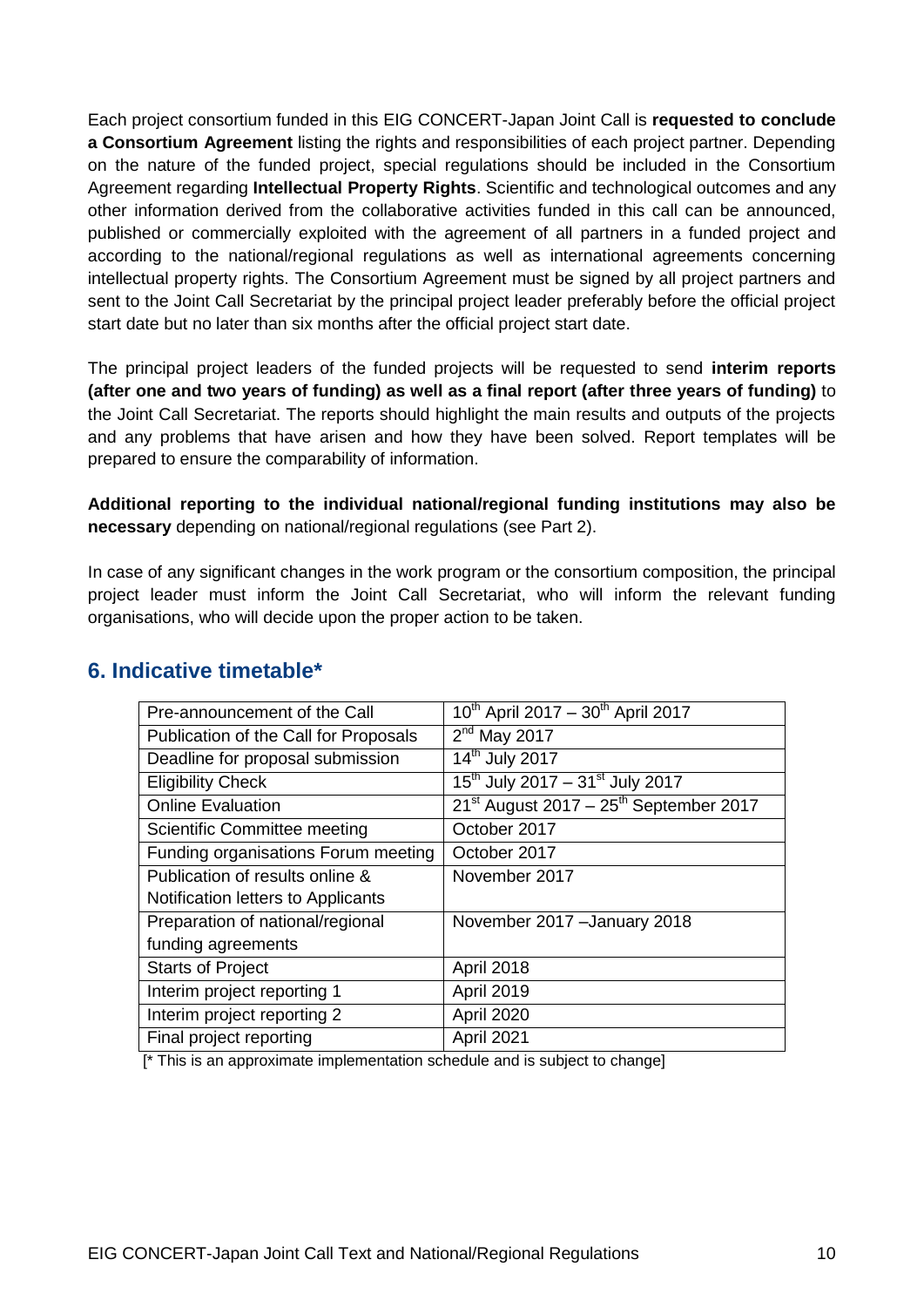# **PART 2: National and Regional Funding Regulations**

# **Japan - Japan Science and Technology Agency (JST)**

The official national call announcement for Japan is published on the JST website: [http://www.jst.go.jp/sicp/announce\\_cj4.html](http://www.jst.go.jp/sicp/announce_cj4.html)

#### $→$  **Who can apply?**

Any independent researcher personally affiliated with (and actively conducting research at) a domestic Japanese research institution (or who would fulfil this requirement by the start of the research project if not currently affiliated with a research institution in Japan), regardless of nationality, is eligible to apply.

"Domestic Japanese research institution" in Japan refers to universities, independent administrative institutions, national/public testing and Research Institutions, specially authorized corporations, public-service corporations and enterprises, etc. that must satisfy predetermined requirements designated by MEXT. Please refer to the MEXT homepage for more information: [http://www.mext.go.jp/a\\_menu/kansa/houkoku/1301688.htm](http://www.mext.go.jp/a_menu/kansa/houkoku/1301688.htm)

In addition to the joint application process, Japanese applicants will have to register their applications on the Cross-Ministerial R&D Management System (e-Rad): <https://www.e-rad.go.jp/index.html>

Applicants must complete a research ethics training program conducted by the research institute with which they are affiliated and then declare the completion of the program to JST within 30 days after the deadline of the call for proposals. If it would be very difficult for them to undertake a program provided by their own institute, they should contact JST to register for a research ethics program provided by CITI Japan. Unless applicants complete a research ethics program, their application will be deemed ineligible for funding.

Funded researchers will also have to complete a consortium agreement and should consult within their own institutions regarding their regulations. Further guidance can be found on the JST website:

<http://www.jst.go.jp/inter/sicorp/contract.html> (available in Japanese only)

#### **What types of funding are eligible for researchers in Japan?**

The level of the funding available to Japanese researchers may be up to 4,600,000 Japanese Yen in direct costs per year (i.e. overall around 13,800,000 Japanese Yen for the three years of funding) plus 30% of that amount as indirect costs. Funding will be made in Japanese Yen.

#### **1. Eligible direct costs**

In principle, eligible direct costs are those costs directly necessary for accomplishing the research, indicated below from 1.1 to 1.4. Please refer to the guidance documents available at the following link for further details of eligible direct costs (available in Japanese only). http://www.jst.go.jp/inter/sicp/contract.html

#### 1.1 Research materials and small-scale research equipment

Research equipment, spare parts, prototypes, software (in-line product), and purchase of books, reagents, materials and consumables

#### 1.2 Personnel costs

Personnel costs of the researchers, temporally staff, etc., who are hired for the research, and other costs such as honoraria for invited lecturers

#### 1.3 Travel costs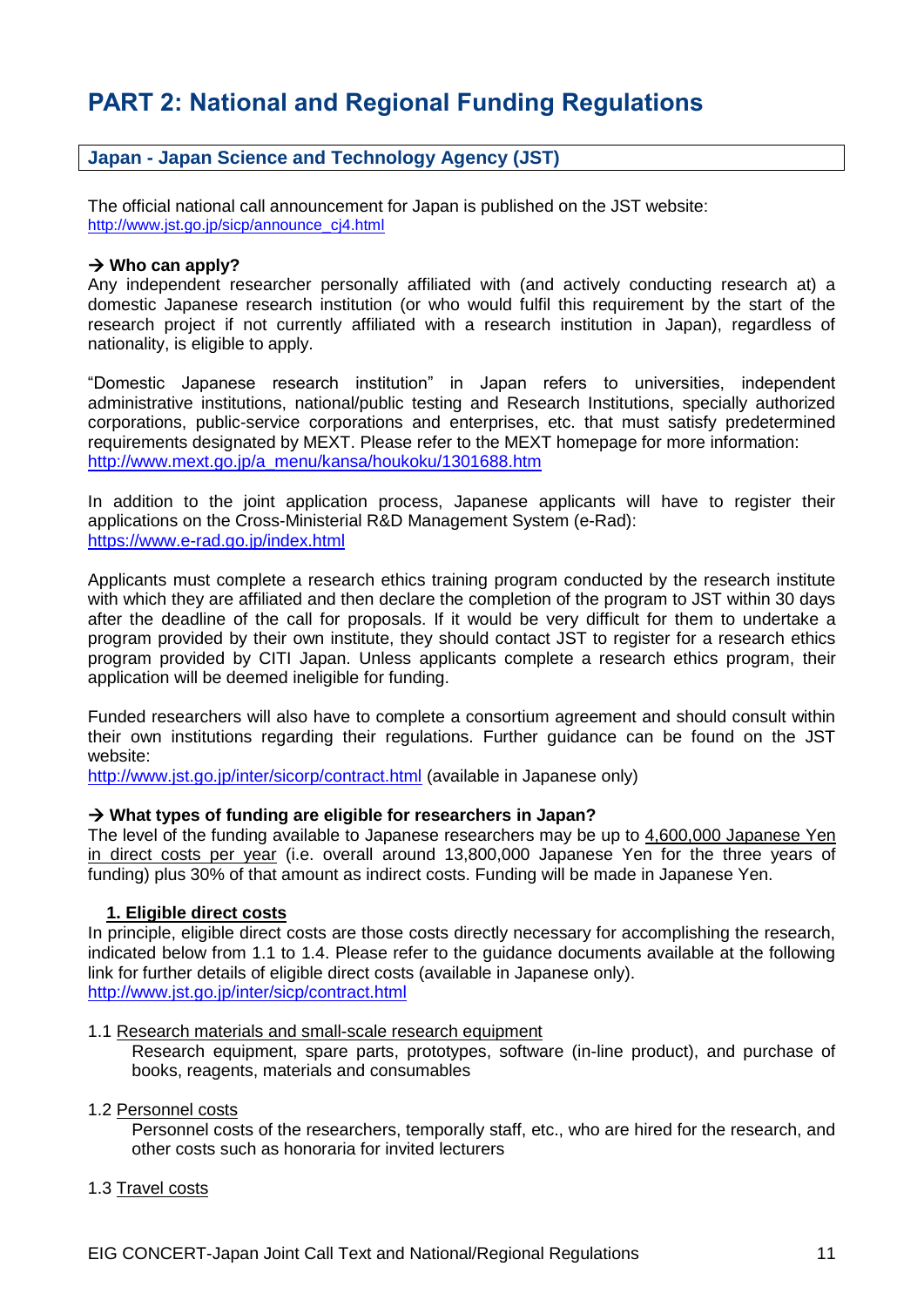Travel costs and associated living expenses of the Project Leader as well as research project members registered in the research project plan, and costs of inviting external experts

# 1.4 Expenses for the organisation of small scientific events in Japan

Rental costs for the event venue, food & beverage (excluding alcohol) costs and other costs which are deemed to be necessary for organizing the event

# **2. Eligible indirect costs**

Please refer to the following link for the provisions regarding indirect costs: <http://www8.cao.go.jp/cstp/compefund/shishin2.pdf>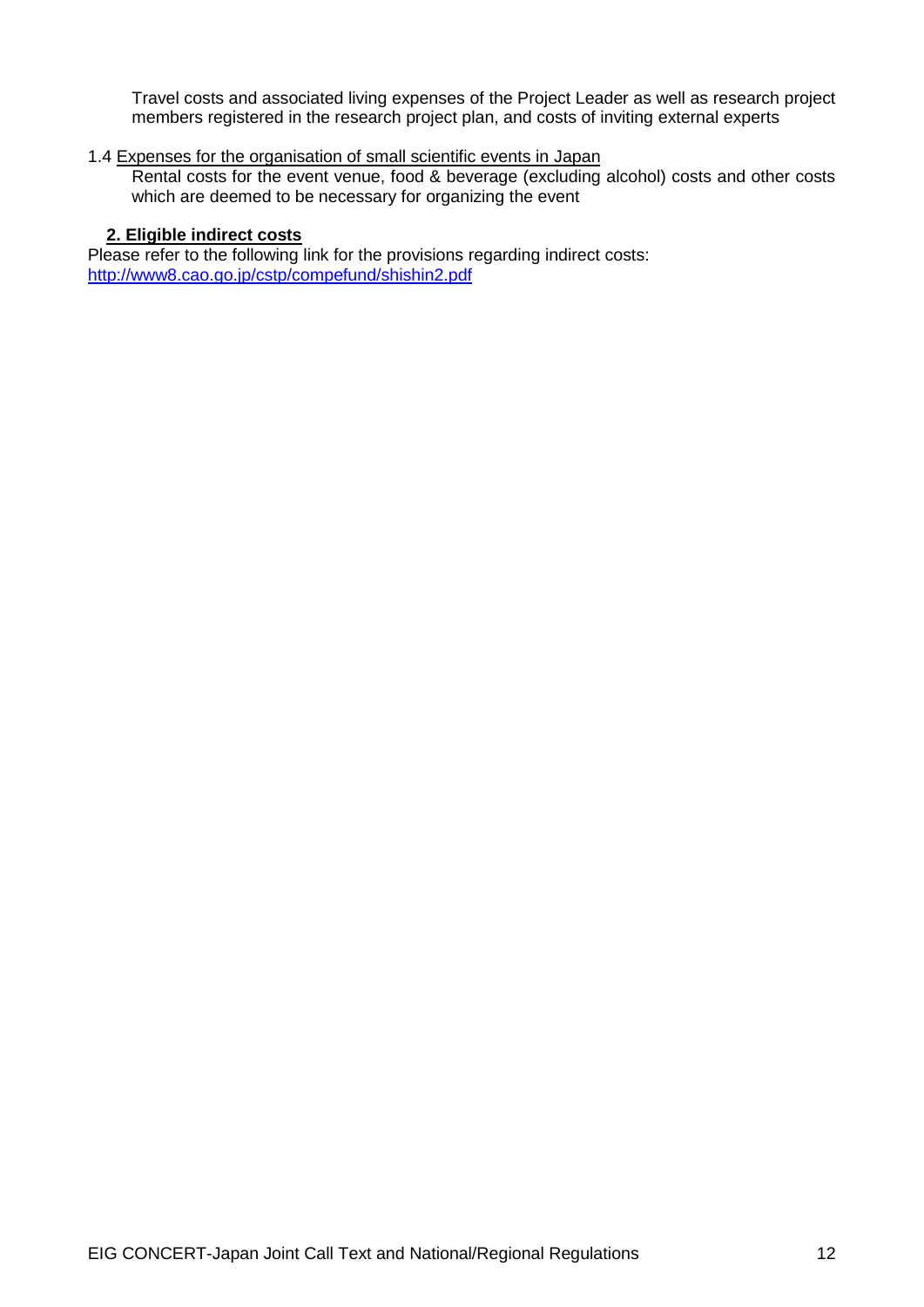# **France - Centre National de la Recherche Scientifique (CNRS)**

# *Who can apply?*

Research proposals may be submitted by any laboratory or joint research unit (UMR) affiliated to CNRS.

# *What types of funding are eligible for French researchers?*

# **1. Eligible direct costs**

The level of the funding of French researchers may be up to around *EUR 8,000-12,000* per project per year, over 3 years.

# **National rules and CNRS internal processes will apply.**

# **1.1. Travel costs**

Travel costs are eligible for funding and will be paid by the sending country. Travel costs for French project partners who travel to foreign countries will be covered (economy class flight / train ride 2<sup>nd</sup> class). For booking purposes, CNRS standards and applications apply.

# **1.2. Living expenses**

Living expenses are eligible for funding and will be paid by the sending country. The amounts of the allowances (lump-sum) vary according to the destination country. For calculation purposes, CNRS standards apply.

# **1.3. Expenses for the organisation of small scientific events in France**

In general, all costs directly related to the preparation and the implementation of events like international workshops, conferences, etc. in relation with the project are eligible.

 $\rightarrow$  Room rent, catering, printing of conference brochures, travel and accommodation of invited external experts (that do not form part of the project consortium but are considered necessary for the success of the event), translation…

The upper limit of 20% of the project budget per partner/year should not be exceeded.

# **1.4. Research materials and small-scale research equipment**

Costs for consumables and small equipment (research equipment, prototypes, computer hard or software, office supplies, purchase of books, etc.) are eligible only on a limited scale and if its need is demonstrated and directly related to the project. Equipment belonging to the applicant's basic facilities is not eligible.

Any consumables necessary for the implementation of the project may be considered as direct eligible costs (i.e. consumable: unit cost less than 800 EUR and/or duration of use less than one year). Consumables are only eligible costs under the project if bought ("service fait") after the start date of the project. Consumables belonging to the applicant's basic facilities are not eligible. The upper limit of 20% of the project budget per partner/year should not be exceeded.

# **1.5. Personnel costs**

Personnel included in the project may be from CNRS laboratories including joint research units (*UMR*), whether they are hired by CNRS or by its partner institution. Nonetheless, personnel costs are not eligible for funding.

# **2. Eligible indirect costs**

There are no eligible indirect costs.

# **→ Is additional/parallel application requested to the funding organisation?** No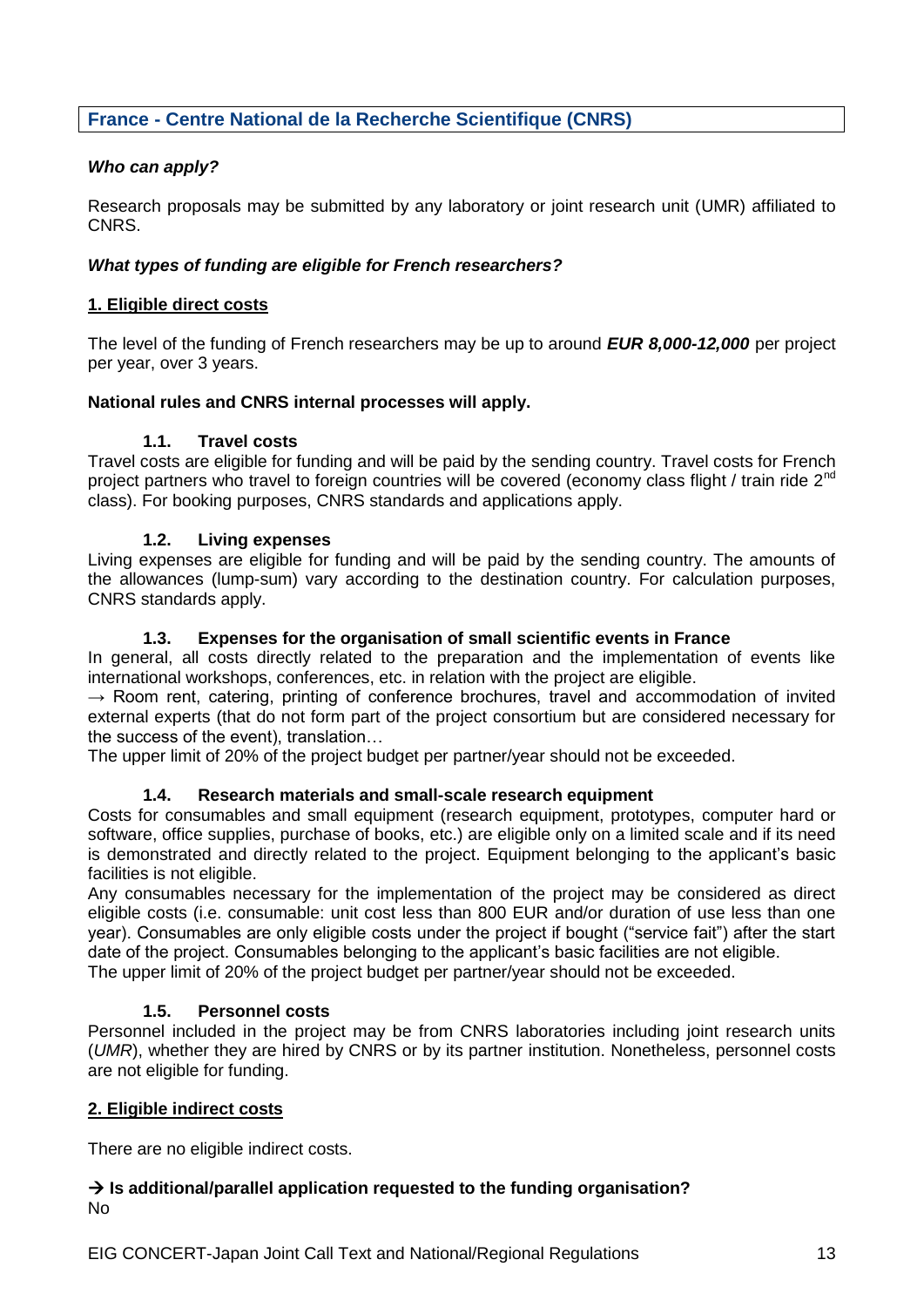# **Germany - Federal Ministry of Education and Research (BMBF)**

*Please refer to the German call documents on [www.bmbf.de](http://www.bmbf.de/) or [www.internationales-buero.de](http://www.internationales-buero.de/) as well because this document is binding.*

# *Who can apply?*

In Germany, German research establishments and higher education institutions as well as SMEs are eligible. Research establishments that are financed jointly by Bund and Länder can (in addition to their basic funding) only obtain funding for their additional expenses under certain circumstances.

Grants for commercial companies are calculated on the basis of the total project-related costs eligible for funding, up to 50% of which can, as a rule, be covered by government grants, depending on how near the project is to application. The BMBF's policy requires an appropriate own contribution towards the eligible costs incurred - as a rule at least 50%.

Grants for universities, research and science institutions and similar establishments will be calculated on the basis of the eligible project-related expenditure (grants for Helmholtz centres and the Fraunhofer Gesellschaft (FhG) will be calculated on the basis of the project-related costs eligible for funding), up to 100% of which can be covered in individual cases.

### *What types of funding are eligible for researchers in Germany?*

The level of the funding of German researchers may be up to 50,000.00 Euro per year (i.e. overall 150.000 Euro for maximum three years of funding). In case two or more partners of a project are located in Germany, they may together request the aforementioned maximum sum.

### **1. Eligible direct costs**

The national rules will be applied.

1.1 Travel costs: As a general rule, travel costs (from the point of departure to the location of the project partner) will be paid by the sending country. Travel costs for German project partners who travel to foreign countries will be covered (economy class flight / train ride 2nd class). Visa fees for Japan and vaccine costs for vaccinations officially recommended for Japan by the German Foreign Ministry will also be reimbursed.

1.2 Living expenses (including accommodation costs): As a general rule, the daily subsistence allowance for exchanges between countries participating in the EIG CONCERT-Japan Joint call will be covered by the sending country. For Japan and Norway the daily subsistence allowance for German project partners is 107 Euro per day for up to 22 working days. For stays between 23 and 30 working days, a monthly fee of 2392 Euro will be paid for each 30 days. For individual days in a subsequent month a per diem of 80 Euro will be paid. The stay of German scientists in Japan will be supported by a monthly fee of 2392 Euro (for a max. of 3 months). For individual days in a subsequent month a per diem of 80 Euro will be paid.

For Turkey, France, Spain, Slovakia and Lithuania the daily subsistence allowance for German project partners is 94 Euro per day for up to 22 working days. For stays longer than 23 days a monthly fee of 2116 Euro will be paid for each 30 days. For individual days in a subsequent month a per diem of 70 Euro will be paid.

1.3 Expenses for the organisation of small scientific events in Germany (including the invitation of external experts): Grants can be provided towards expenses such as room rent and catering, accommodation of guests, transfer costs in Germany (daily allowances will not be paid in this case).

1.4 Research materials and small-scale research equipment (no basics, e.g. Computer hard- or software, office supplies, etc.): only on a limited scale and if its need is demonstrated. An upper limit of 20% of the project budget per partner / year should not be exceeded.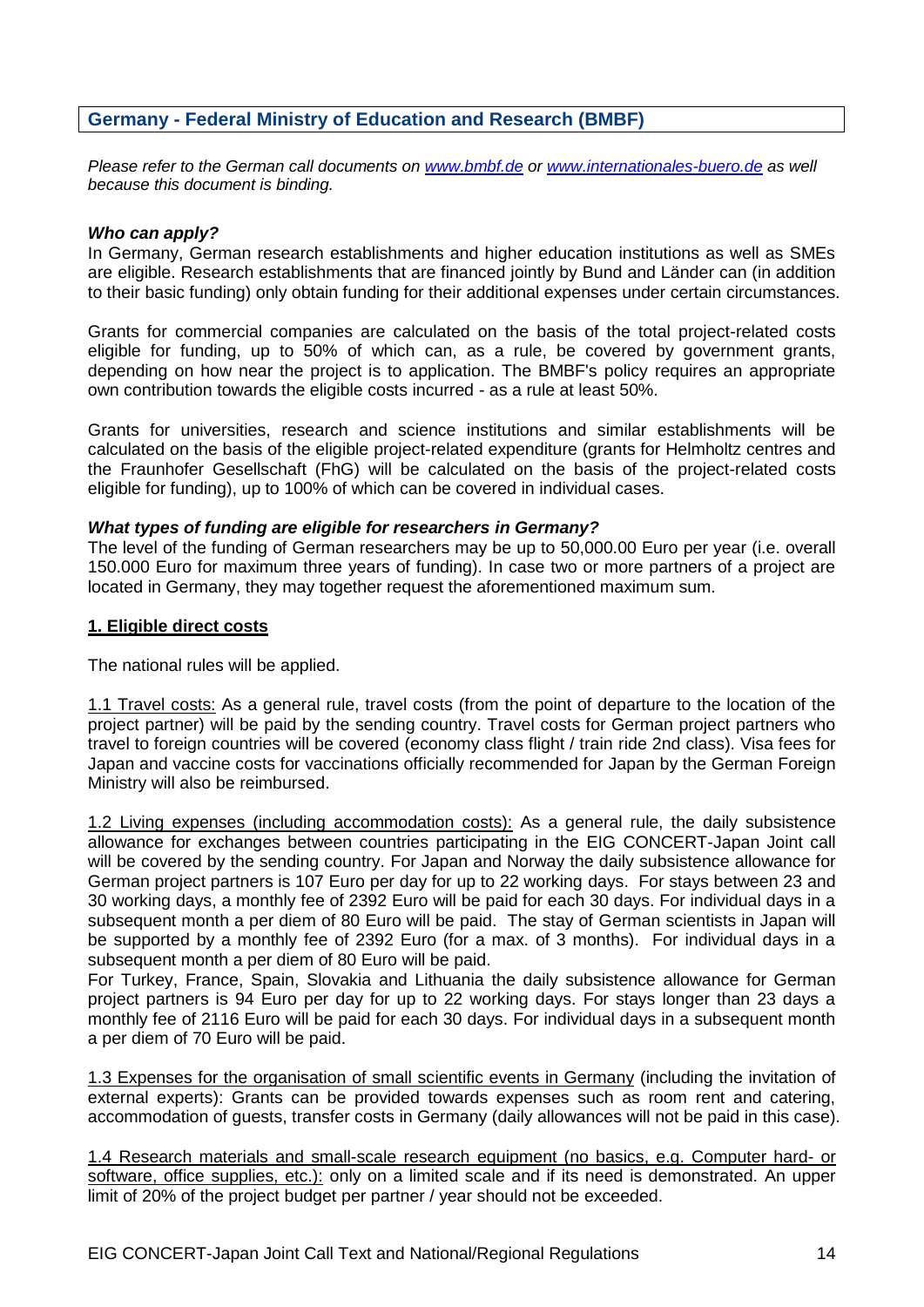1.5 Personnel costs: only for coordination and support, not for research itself. The upper limit of 50% of the project budget per partner / year should not be exceeded.

#### **2. Eligible indirect costs**

There are no eligible indirect costs.

# **Is additional/parallel application requested to the funding organisation?**

Yes. General BMBF funding regulations apply. German researchers whose proposal is recommended for funding by the scientific committee will have to submit a formal proposal in order to prepare the contracts.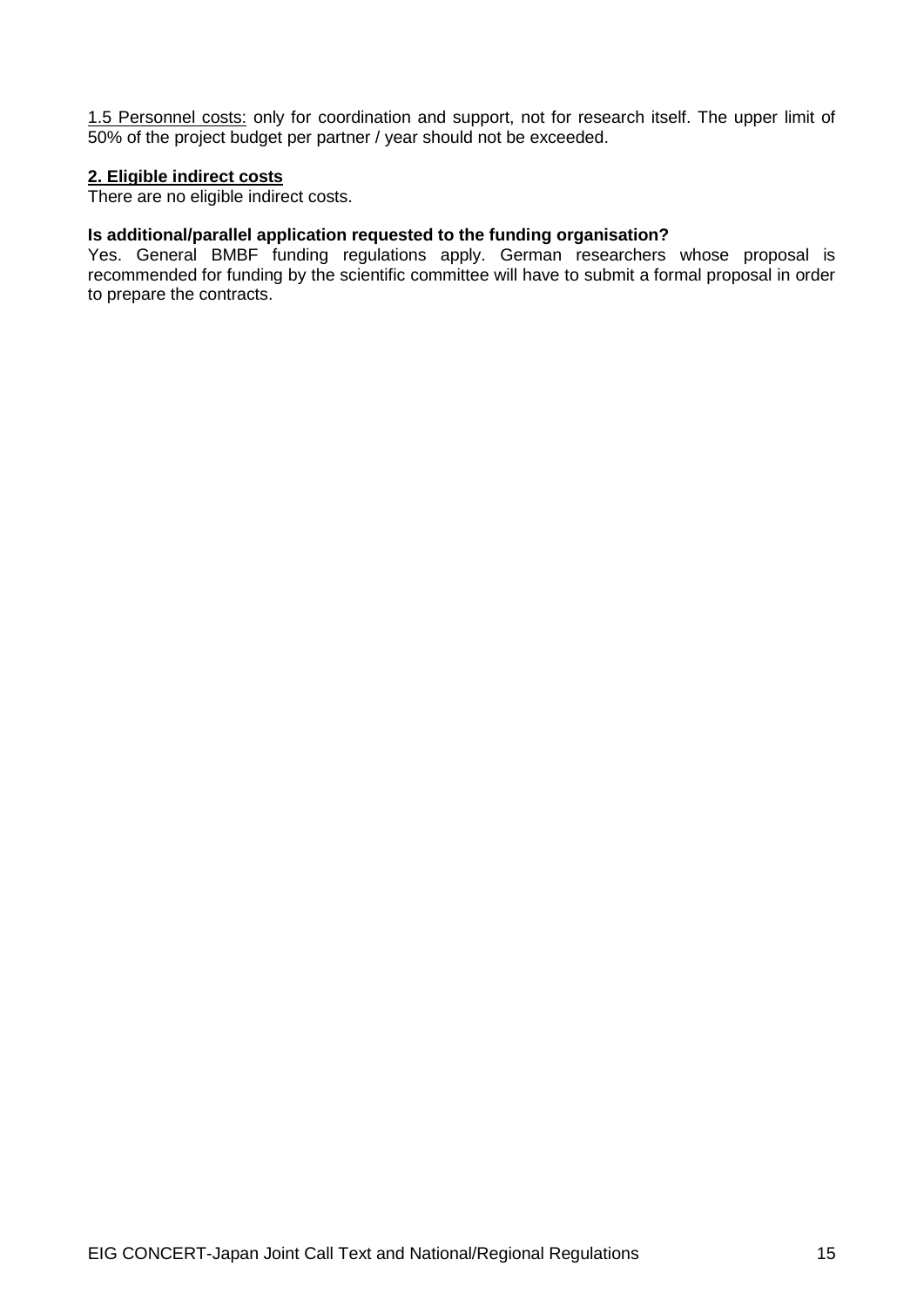**Spain - Ministry of Economy, industry and Competitiveness – through the State Research Agency (MINECO - AEI)**

### *Funding organisation*

Ministry of Economy, Industry and Competitiveness – through the State Research Agency (MINECO - AEI)

# *Funding programme*

*Programa Estatal de Investigación, Desarrollo e Innovación Orientada a los Retos de la Sociedad, Plan Estatal de Investigación Científica y Técnica y de Innovación 2013-2016*. *[Enlace a Plan](http://www.idi.mineco.gob.es/portal/site/MICINN/menuitem.d20caeda35a0c5dc7c68b11001432ea0/?vgnextoid=33f85656ecfee310VgnVCM1000001d04140aRCRD)  [Estatal](http://www.idi.mineco.gob.es/portal/site/MICINN/menuitem.d20caeda35a0c5dc7c68b11001432ea0/?vgnextoid=33f85656ecfee310VgnVCM1000001d04140aRCRD)*

The instrument for funding the Spanish groups will be the Spanish Call on International Joint Programming Actions or equivalent (*Acciones de Programación Conjunta Internacional o equivalente*). Only as a reference, the beneficiaries are advised to read the call [APCIN 2016.](http://www.idi.mineco.gob.es/portal/site/MICINN/menuitem.d20caeda35a0c5dc7c68b11001432ea0/?vgnextoid=33f85656ecfee310VgnVCM1000001d04140aRCRD)

The Spanish legal entities granted are obliged by the regulations established in this APCIN call (or equivalent) and by the funding limits specified below.

Call will be managed by the Subdivisión de Programas Científico-Técnicos Transversales, Fortalecimiento y Excelencia.

# *Purpose of funding*

The projects granted by the Ministry of Economy, Industry and Competitiveness must be aligned with the main objectives described in the *[Programa Estatal](http://www.idi.mineco.gob.es/portal/site/MICINN/menuitem.d20caeda35a0c5dc7c68b11001432ea0/?vgnextoid=33f85656ecfee310VgnVCM1000001d04140aRCRD)*.

# *Initial funding pre-commitment*

Maximum funding for the EIG CONCERT- Japan call: 300.000 €

# *Eligibility*

The **eligible entities** for Ministry of Economy, Industry and Competitiveness funding are:

Non-profit research organizations according to the APCIN call or equivalent (*Acciones de Programación Conjunta Internacional o equivalente*).

Although private enterprises are not funded through the APCIN Call, the Spanish industrial sector is welcome to participate in the transnational consortia using their own funds or from other national funding agencies (CDTI) or regional funding agencies.

Final rules on eligibility will be defined in the APCIN call or equivalent, to be published [here.](http://www.idi.mineco.gob.es/portal/site/MICINN/menuitem.d20caeda35a0c5dc7c68b11001432ea0/?vgnextoid=33f85656ecfee310VgnVCM1000001d04140aRCRD)

# *Additional eligibility criteria*

#### Mandatory:

Spanish Principal Investigators **must be** eligible according to the APCIN call or equivalent and must have experience as investigators in projects funded by the *Plan Nacional I+D+i 2008-2011,*  the *Plan Estatal I+D+i 2013-2016*, ERC Grants, European Framework Programmes or other relevant international programmes.

Not allowed: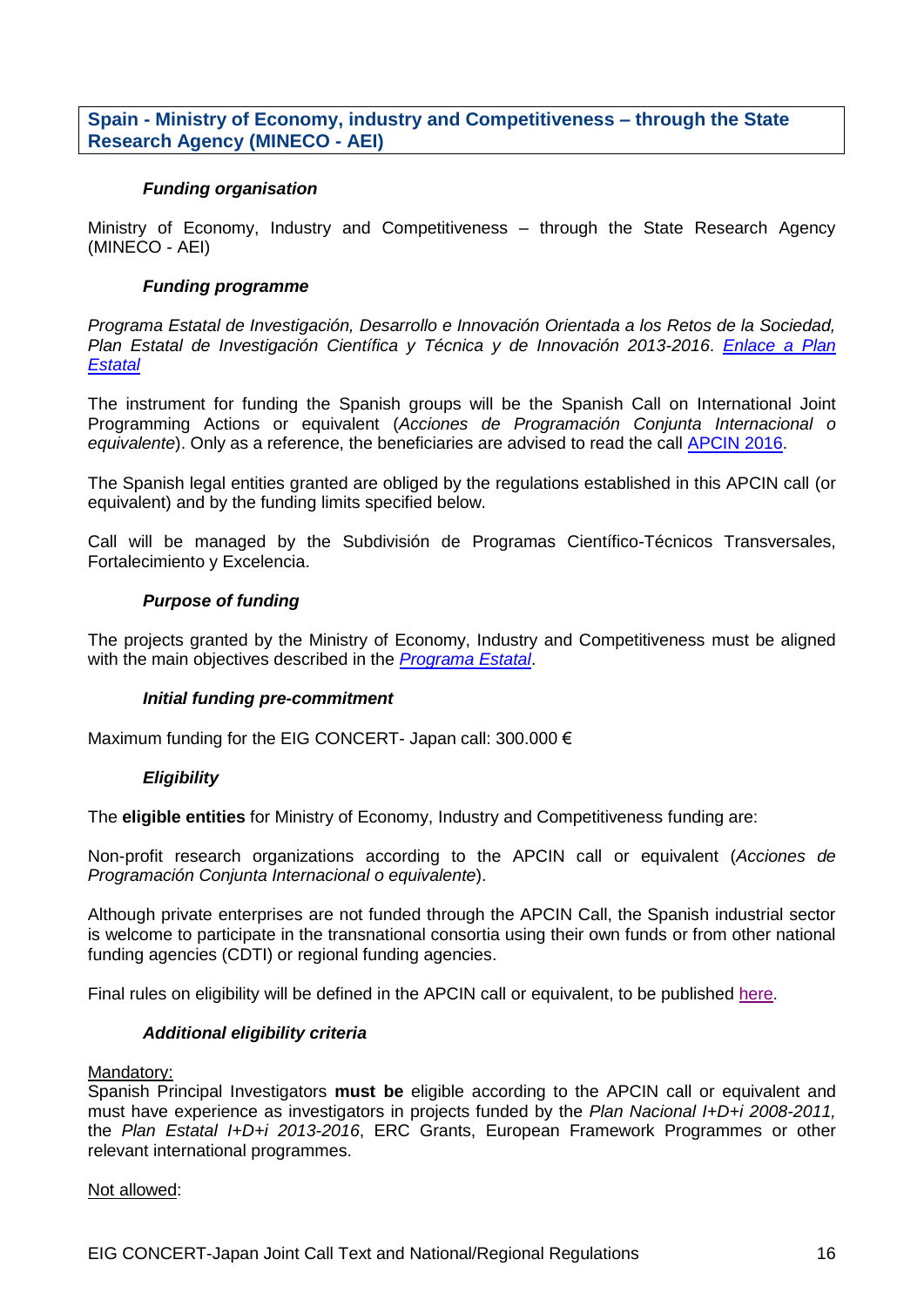- Principal Investigators are not allowed to apply for funding in more than one proposal of this EIG CONCERT-Japan call.

- Principal Investigators are not allowed to apply for funding in more than one proposal in the same APCIN call or equivalent. This must be taken into account when participating in different ERA-Nets or other international initiatives.

- A maximum of two Spanish entities per proposal are allowed to apply for funding in this transnational EIG CONCERT-Japan call. The consortium should be as geographically balanced as possible.

Principal Investigators have to remain unchanged between the proposal and the National APCIN call (or equivalent).

- Important note: Principal Investigators are not allowed to apply for funding in two consecutive APCIN calls (or equivalent).

The Ministry of Economy, Industry and Competitiveness will avoid double funding (overlapping with other EU or National funding), and will not grant projects or parts of projects already funded.

# *Eligible costs*

- Personnel costs for temporary employment contracts (scholarships are not eligible).

- Current costs, small scientific equipment, disposable materials, travelling expenses and other costs that can be justified as necessary to carry out the proposed activities. - Indirect costs (overheads) or clinical assays (proofs of concept, proofs of principle) are not eligible for funding in the APCIN call.

# *Funding rates (approx.)*

The following funding limits are considered eligibility criteria. Proposals not respecting these limits could be declared non eligible.

The maximum amount of funding is 75.000  $\epsilon$  per proposal and legal entity (additional 25.000  $\epsilon$  if the principal project leader of the international consortium is based in Spain).

When two Spanish legal entities participate in the same proposal, the total funding of the Spanish part should not exceed 125.000 € per proposal.

Centres formed by different Spanish legal entities will be considered as one unique entity, and thus the maximum funding should not exceed 75.000 € per proposal (for example, mixed centres).

The final funding will take into account the transnational evaluation of the collaborative proposal, the scientific quality of the Spanish group, the added value of the international collaboration, the participation of the industrial sector and the financial resources available.

#### *Mandatory acknowledgement*

Any publication or dissemination activity resulting from the granted projects must acknowledge the Ministry of Economy, Industry and Competitiveness funding: "Project (reference nº XX) funded by the Ministry of Economy, Industry and Competitiveness through APCIN call (or equivalente)".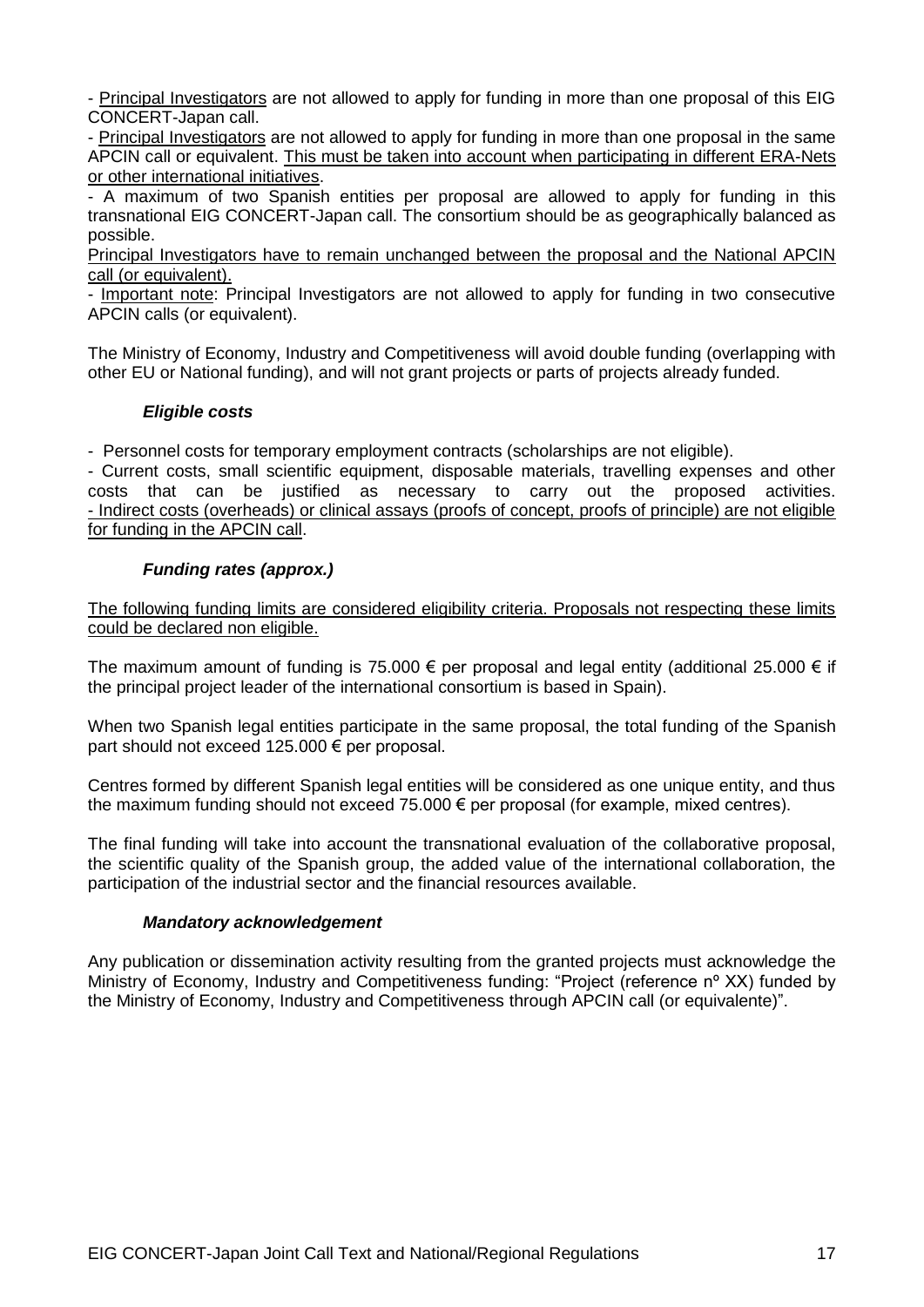# **Turkey - The Scientific and Technological Research Council of Turkey (TUBITAK)**

In the frame of this call, the applicants from Turkey will be funded by the following support programmes of TÜBİTAK:

- ARDEB 1001 Research Projects Programme (The Support Programme for Scientific and Technological Research Projects)

- TEYDEB 1509 International Industrial R&D Funding Programme

Proposals that are more academic research oriented are advised to apply for the ARDEB 1001 Research Projects Programme.

Proposals that are more commercial/industrial research oriented are advised to apply for the TEYDEB 1509 International Industrial R&D Funding Programme.

In addition to the national funding regulations provided herewith, all Turkish applicants are strongly advised to check the web page of these programmes for the conditions of funding, and before applying they are strongly advised to contact with the Turkish national contact person.

#### $→$  **Who can apply?**

#### **1001 Programme**

Eligible applicants for the ARDEB 1001 Research Projects Programme:

Applicants can apply from universities (public and private), research institutes, public and private corporations.

Project Personnel requirements:

Principal Investigator\*, Researchers and Advisors:

- $\checkmark$  University personnel should have a PhD degree,
- $\checkmark$  Those working in a public institution or a private corporation should have an undergraduate diploma,
- $\checkmark$  The Principal Investigator (PI) should be the permanent staff of the organization making the project proposal,
- $\checkmark$  Except advisors, the PI and researchers (Co-PI) should reside and work in Turkey (Foreign nationals can be PI/researcher in the projects if they are working in an organization in Turkey),
- $\checkmark$  A researcher should have a contribution of at least 10% of the project workload,
- $\checkmark$  An advisor is allowed if the project requires special expertise on a specific subject. The number of advisors in a project is limited to the number of specific subjects in the project. The role of advisor in the projects should be explained in detail in the project proposal.

\*University presidents and vice presidents, surgeons general, general secretaries, general managers or state department heads, members of the executive committee and advisory board of TÜBİTAK groups cannot be the principal investigator if they are working in those positions as of the application date. They can be researchers in at most two projects.

Please note that further conditions may apply.

It should be noted that any project decided to be funded by TÜBİTAK in the framework of ARDEB 1001 Programme will have to fill in full ARDEB 1001 proposal forms and will have to provide all other requested accompanying documents and attain the necessary signatures and permits in order to be funded.

#### **1509 Programme**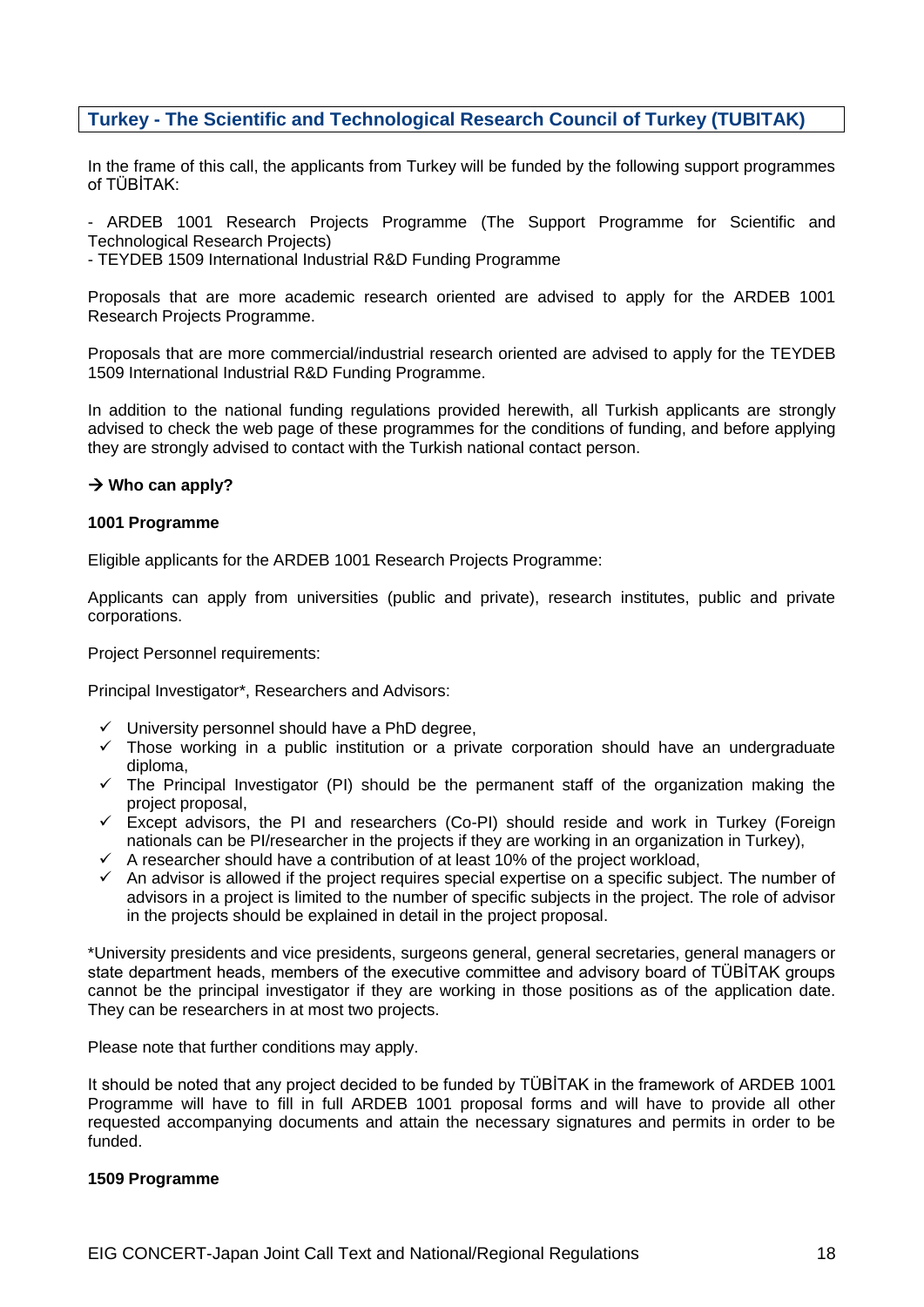Only commercial companies from the private sector can apply. For large firms 60% of the project expenditures, for SMEs 75% of project expenditures that are deemed eligible in the monitoring phase are granted to the beneficiary. Under the programme a certain fraction of eligible expenditures deemed appropriate by TÜBİTAK, is paid to the beneficiary firm, after these expenditures for project activities are made and paid for by the beneficiary firm. Beneficiary firm may demand a certain amount of prepayment to cover the expenditures to be made.

#### **What types of funding are eligible for researchers in Turkey?**

#### **1001 Programme**

The maximum funding per project is 360.000 TL (total for three years) to be shared between participating Turkish partners. There is no annual budget limit for the projects. This amount includes the scholarship payments, however, it excludes payments to the PI, Co-PIs and overhead costs. The total funding will not exceed 100% of the eligible costs.

#### **1. Eligible direct costs**

Eligible types of funding under this programme are limited to **personnel costs (scholarships)**, **travel and subsistence costs, purchase of services**, **equipment and materials**. Please see below for a detailed description of each item. Projects that involve building infrastructure are not funded.

#### Research Material and small-scale research equipment

Proposals for machine/equipment purchases should be balanced within the total budget. Purchase of consumables should also constitute a reasonable amount balanced with the total budget. A proforma invoice must be submitted for each machine / equipment item and for each consumables item exceeding 10.000 TL of purchase.

#### Service costs

Some of the project work (product designs, tests, experiments etc.) can be done utilizing the infrastructure of other academic/private foundations. Purchase of services should also constitute a reasonable amount balanced with the total budget and a proforma invoice must be submitted for each service.

#### Personnel Cost

Personnel costs include only the scholarships. The scholarships for master/PhD students and post-doc researchers are as follows:

*If the scholar is not working for a certain fee:* Undergraduate student: 500 TL/month Graduate student: 2.200 TL/month PhD student: 2.500 TL/month Post-doc researcher: 2.800 TL/month

*If the scholar is working:* Graduate student: 400 TL/month PhD: 500 TL/month

#### Travel Costs

The budget for travel (including living expenses), workshops and seminar organization cannot exceed 40,000 Turkish Liras for the entire project duration. Travels in business class are not accepted.

#### Living Expenses

For the travel of Turkish researchers, the amount of allowances varies according to the destination country and the conditions of the personnel.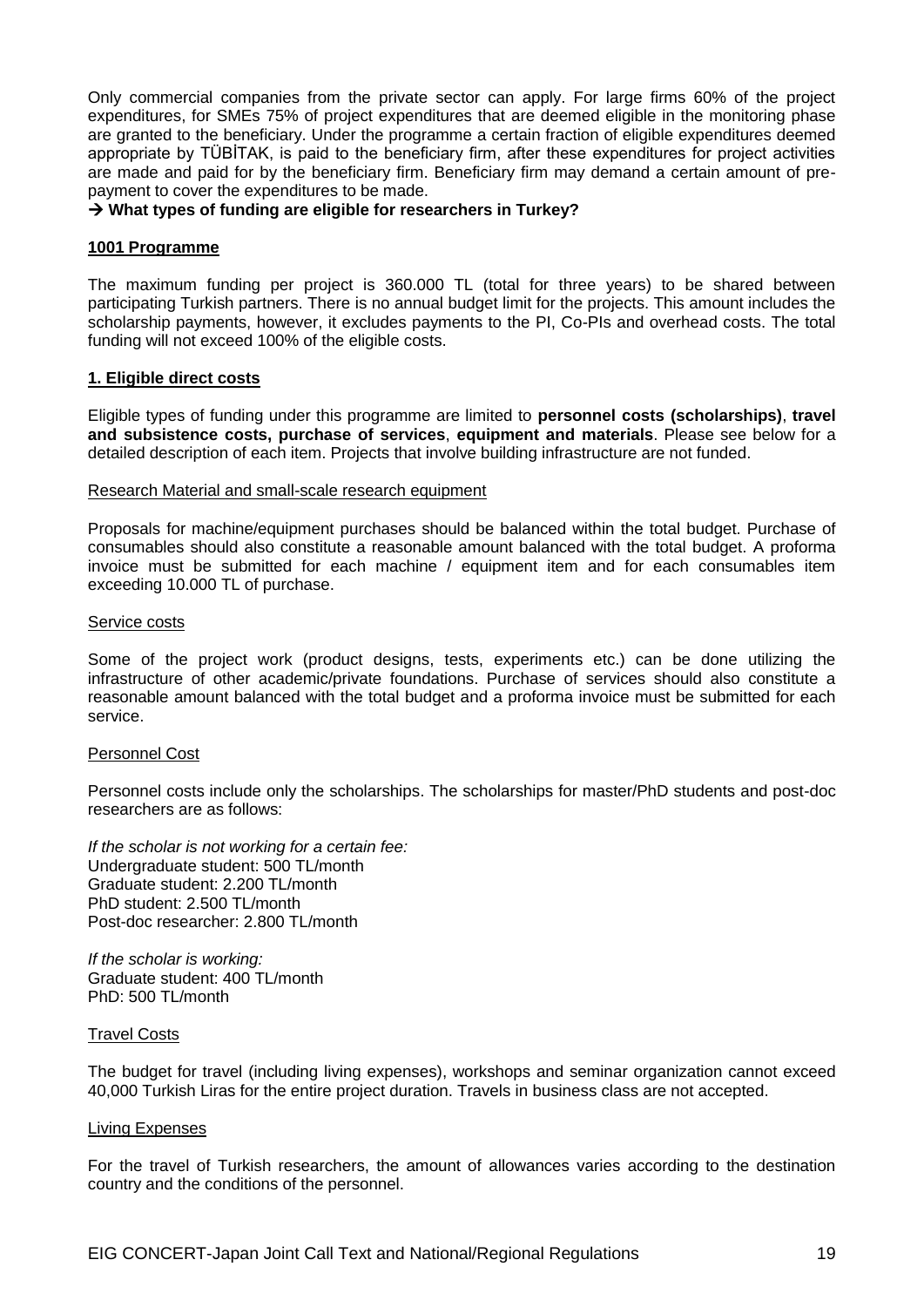#### Expenses for the organization of small scientific events

Organization of dissemination events such as meetings, workshops within the scope of the project is eligible and limited to 10.000 TL. This budget can also be evaluated as a purchase of services and a proforma invoice taken from an organization company must be submitted.

**Important Note 1:** It should be noted that no overhead costs should be stated in international application. The overseas costs and all other payments to the Principle Investigator and Co-Principle Investigators (PTI payments) for the ARDEB 1001 Research Projects Programme application will be calculated later by TÜBİTAK.

**Note 2:** ARDEB 1001 Scientific Project Programme terms about funding of researchers situated abroad for a certain time in the project are not valid for international cooperation projects.

For ARDEB 1001 Scientific Projects Programme, eligibility of indirect costs should be checked from the programme web page: [http://www.tubitak.gov.tr/tr/destekler/akademik/ulusal-destek-programlari/icerik-](http://www.tubitak.gov.tr/tr/destekler/akademik/ulusal-destek-programlari/icerik-1001-bilimsel-ve-teknolojik-arastirma-projelerini-destekleme-pr)[1001-bilimsel-ve-teknolojik-arastirma-projelerini-destekleme-pr](http://www.tubitak.gov.tr/tr/destekler/akademik/ulusal-destek-programlari/icerik-1001-bilimsel-ve-teknolojik-arastirma-projelerini-destekleme-pr)

#### **1509 Programme**

For this call, the maximum funding per project that will be funded by the TEYDEB 1509 Programme is expected to be between 250.000 – 300.000 Euros (total for three years) to be shared between participating Turkish partners. For the below described eligible direct cost items, there is no upper limit or percentage share of the total budget.

#### *Research material and small-scale research equipment*

Supplies and materials are eligible direct costs. Tools, equipment, software and technical documents are also eligible direct costs.

#### *Personnel Costs*

Personnel expenses are eligible direct costs. The details can be seen in the implementation principles belonging to programme.

#### *Travel Costs*

Travel expenses are eligible direct costs. Eligible travel costs incurred in the frame of the projects funded in this programme can be international or intercity travels by plane, train, bus and ship in economy class.

#### *Living Expenses*

Living expenses (subsistence, allowance etc.) are not eligible.

# *Expenses for the organisation of small scientific events*

Organisation of small scientific events is not an eligible cost.

#### *Other eligible direct costs*

Other eligible direct costs include the following:

- Costs of R&D services and consultancy related to the project from universities and/or R&D institutions.

#### **2. Eligible indirect costs**

#### **1001 Programme**

For ARDEB 1001 Programme, eligibility of indirect costs should be checked from the programme web page [http://www.tubitak.gov.tr/tr/destekler/akademik/ulusal-destek-programlari/icerik-1001-bilimsel-ve](http://www.tubitak.gov.tr/tr/destekler/akademik/ulusal-destek-programlari/icerik-1001-bilimsel-ve-teknolojik-arastirma-projelerini-destekleme-pr)[teknolojik-arastirma-projelerini-destekleme-pr](http://www.tubitak.gov.tr/tr/destekler/akademik/ulusal-destek-programlari/icerik-1001-bilimsel-ve-teknolojik-arastirma-projelerini-destekleme-pr)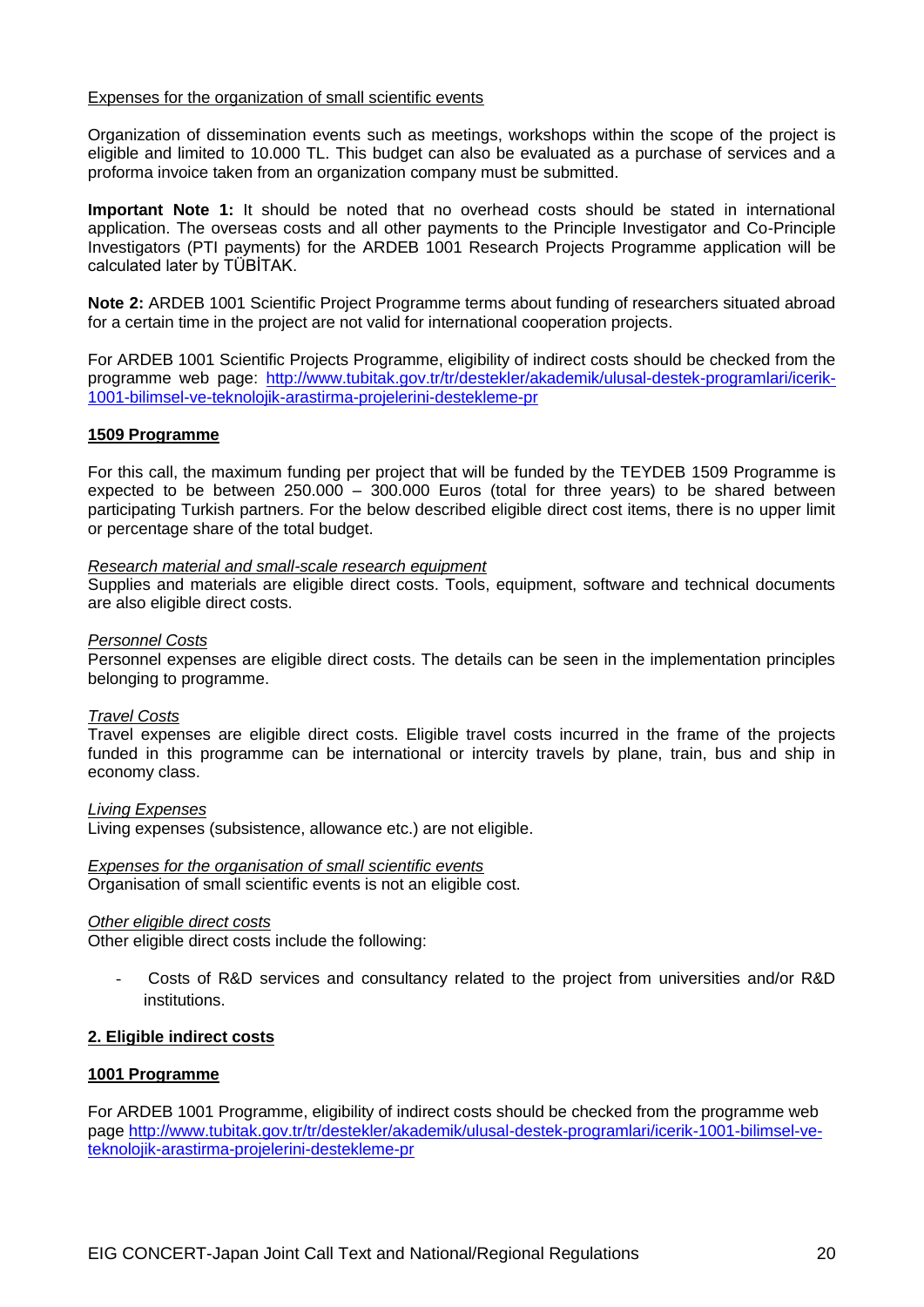**Note**: It should be noted that no overhead costs should be stated in international application. The overhead costs for the ARDEB 1001 Research Projects Programme application will be calculated later by TUBITAK.

### **1509 Programme**

For TEYDEB 1509 Programme, only eligible indirect costs are the costs pertaining to the checking and validation of periodic expenses of funded projects by a chartered accountant.

### **Is additional/parallel application requested to the funding organisation?**

#### **Yes a parallel submission is requested until 14 July 2017:**

- **For ARDEB submissions:** The [national application forms](http://concert-japan.eu/spip.php?article45) and CVs will be sent by email [\(concertjapan@tubitak.gov.tr\)](mailto:concertjapan@tubitak.gov.tr) until 14 July 2017. And the printed and original signed documents will be sent to the following address of RUBITAK until 20 July 2017: Elif DOGAN ARSLAN TUBITAK-Uluslararası İşbirliği Daire Başkanlığı Tunus Cad. No:80 Kavaklıdere 06100 ANKARA
- **For TEYDEB submissions:** Online submission is requested until 14 July 2017 via: <https://eteydeb.tubitak.gov.tr/teydebanasayfa.htm>

### **PLEASE CHECK TUBITAK WEBSITE FOR THE PROGRAMME CONDITIONS:**

#### **For ARDEB 1001 Research Projects Programme:**

[http://www.tubitak.gov.tr/tr/destekler/akademik/ulusal-destek-programlari/icerik-1001-bilimsel-ve](http://www.tubitak.gov.tr/tr/destekler/akademik/ulusal-destek-programlari/icerik-1001-bilimsel-ve-teknolojik-arastirma-projelerini-destekleme-pr)[teknolojik-arastirma-projelerini-destekleme-pr](http://www.tubitak.gov.tr/tr/destekler/akademik/ulusal-destek-programlari/icerik-1001-bilimsel-ve-teknolojik-arastirma-projelerini-destekleme-pr)

**For more information please contact: Alper GÜNGÖR ARDEB – Engineering (MAG) Email:** [alper.gungor@tubitak.gov.tr](http://www.tubitak.gov.tra@tubitak.gov.tr/) **Tel:**[+90 312 468 53 00](callto:+90%20312%20468%2053%2000) - 1230

#### **For TEYDEB 1509 International Industrial R&D Funding Programme:**

[http://tubitak.gov.tr/tr/destekler/sanayi/uluslararasi-ortakli-destek-programlari/icerik-1509-tubitak](http://tubitak.gov.tr/tr/destekler/sanayi/uluslararasi-ortakli-destek-programlari/icerik-1509-tubitak-uluslararasi-sanayi-ar-ge-projeleri-destekleme-programi)[uluslararasi-sanayi-ar-ge-projeleri-destekleme-programi](http://tubitak.gov.tr/tr/destekler/sanayi/uluslararasi-ortakli-destek-programlari/icerik-1509-tubitak-uluslararasi-sanayi-ar-ge-projeleri-destekleme-programi) and [http://www.tubitak.gov.tr/tubitak\\_content\\_files/TEYDEB/1509/basvuru/1509\\_Uygulama\\_Esaslari.pdf](http://www.tubitak.gov.tr/tubitak_content_files/TEYDEB/1509/basvuru/1509_Uygulama_Esaslari.pdf)

**For more information please contact: Zeynep Aytaç TEYDEB-USETEG** E-mail: [zeynep.aytac@tubitak.gov.tr](mailto:zeynep.aytac@tubitak.gov.tr) Tel: [0312 298 9501](callto:0312%20298%209501)

#### **For more information please contact EIG CONCERT-Japan Call National Contact Point Elif DOĞAN ARSLAN**

E-mail: concertjapan@tubitak.gov.tr Tel.: +90 312 2981416 [www.tubitak.gov.tr](http://www.tubitak.gov.tr/)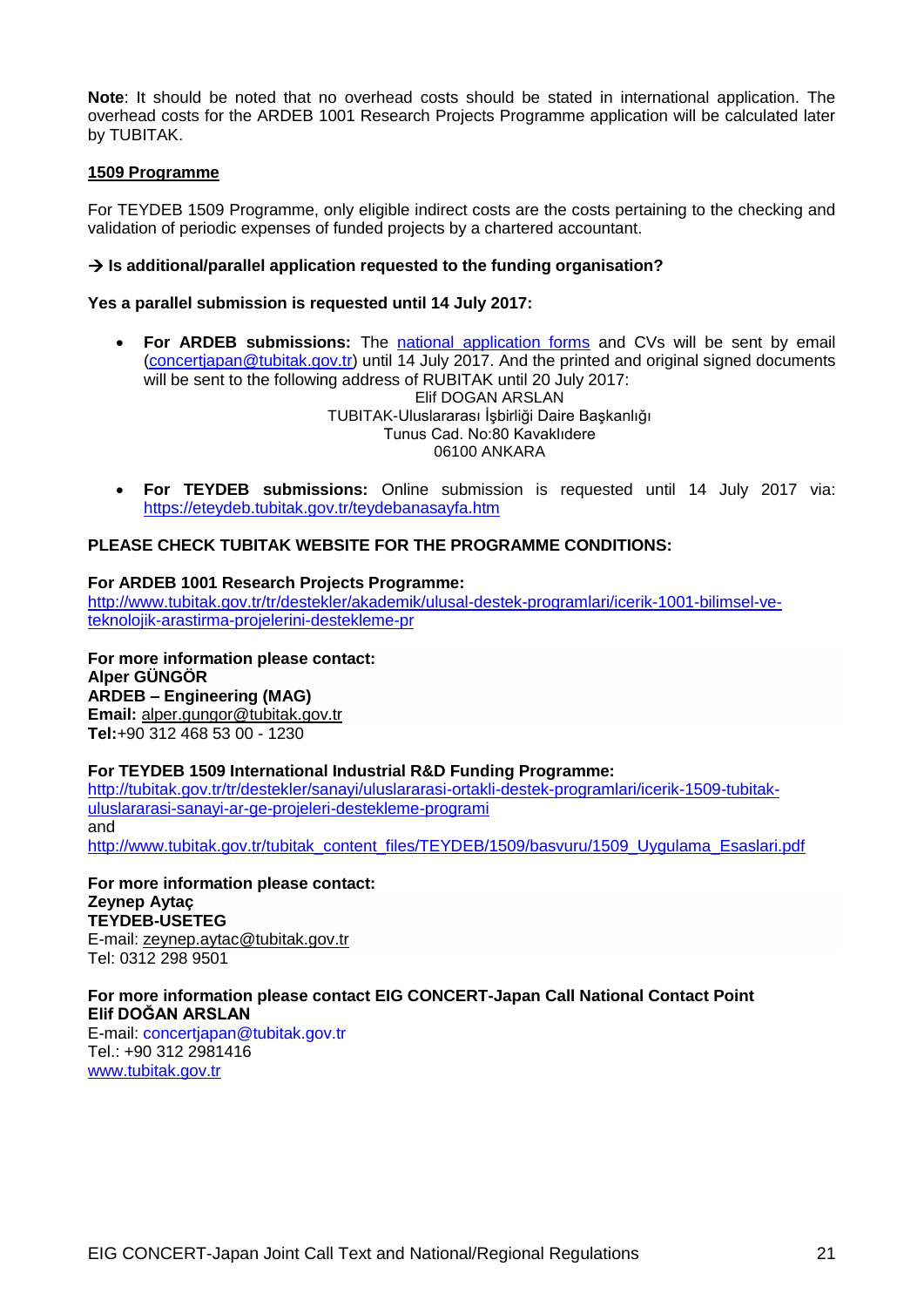# **Lithuania - Agency for Science, Innovation and Technology (MITA)**

*Please review Lithuanian national rules on [www.mita.lt.](http://www.mita.lt/)*

### $→$  **Funding organisation**

Agency for Science, Innovation and Technology (MITA)

In addition to the national funding regulations provided herewith, all Lithuanian applicants are strongly advised to check the web page of MITA for the conditions of funding, and before applying they are strongly advised to contact with the Lithuanian national contact person.

### $→$  **Who can apply?**

In Lithuania only large, small and medium enterprises are eligible organizations for funding and could be beneficiaries. Eligible expenditures deemed appropriate by MITA, is paid to the beneficiary, after these expenditures for project activities are made and paid by the beneficiary. Beneficiary may demand a certain amount of pre-payment to cover the expenditures to be made. Universities, research and science institutions or similar establishments can participate in the joint call but have to cover the project costs from their own sources.

Grants for commercial companies are calculated on the basis of the total project-related costs eligible for funding, may be up to 80% for SMEs and up to 65% for large companies, of which can, as a rule, be covered by MITA, depending on research and innovation activities, performed in the project. State aid rules apply.

# **What types of funding are eligible for researchers in Lithuania?**

The level of the funding of Lithuanian beneficiaries may be up to 33,000.00 Euro per year (i.e. overall 100.000 Euro for maximum three years of funding). In case two or more partners of a project are located in Lithuania, they may together request the aforementioned maximum sum.

#### **1. Eligible direct costs**

The national rules will be applied.

1.1 Travel costs: As a general rule, travel costs (from the point of departure to the location of the project partner) will be paid by the sending country. Travel costs for Lithuanian project partners who travel to foreign countries will be covered (economy class flight).

1.2 Living expenses (including accommodation costs): As a general rule, the daily subsistence allowance for exchanges between countries participating in the EIG CONCERT-Japan Joint call will be covered by the sending country. The amounts of the allowances (lump-sum) vary according to the destination country. For calculation purposes, national standards apply.

1.3 Expenses for the organisation of small scientific events in Lithuania (including the invitation of external experts): funding can be provided towards expenses such as room rent and catering, accommodation of experts (that do not form part of the project consortium but are considered necessary for the success of the event). Daily allowances will not be paid in this case. The upper limit of 20% of the project budget per partner / year should not be exceeded.

1.4 Research materials and small-scale research equipment: only on a limited scale and if the need is listed in detail and duly justified. An upper limit of 20% of the project budget per partner / year should not be exceeded.

1.5 Personnel costs: Personnel costs of the researchers, temporally staff, etc., who are hired for the research.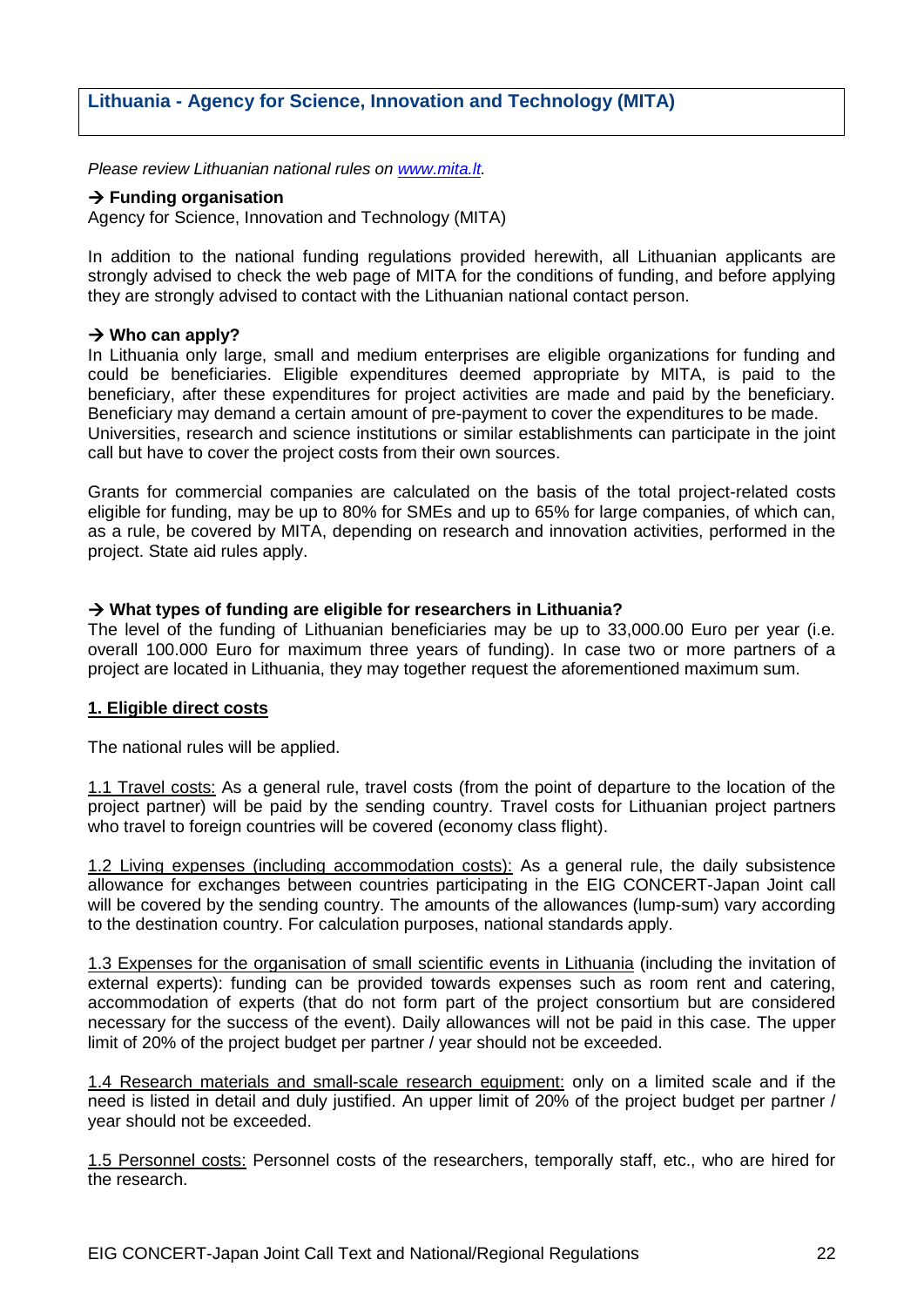### 1.6. *Other eligible direct costs*

Other eligible direct costs include the following:

- Costs of R&D services and consultancy related to the project from universities and/or R&D institutions.

An upper limit of 15% of the project budget per partner should not be exceeded.

# **2. Eligible indirect costs**

There are no eligible indirect costs.

# **Is additional/parallel application requested to the funding organisation?**

Yes. Lithuanian company whose proposal is decided to be funded by the FOF will have to submit a formal financial proposal in order to prepare the contracts.

### **Mandatory acknowledgement**

Any publication or dissemination activity resulting from the granted projects must acknowledge MITA funding: "Project (reference nº XX) partly funded by MITA".

# **For more information please contact EIG CONCERT-Japan Call National Contact Point:**

Mrs Anzelma Useliene Anzelma.Useliene@mita.lt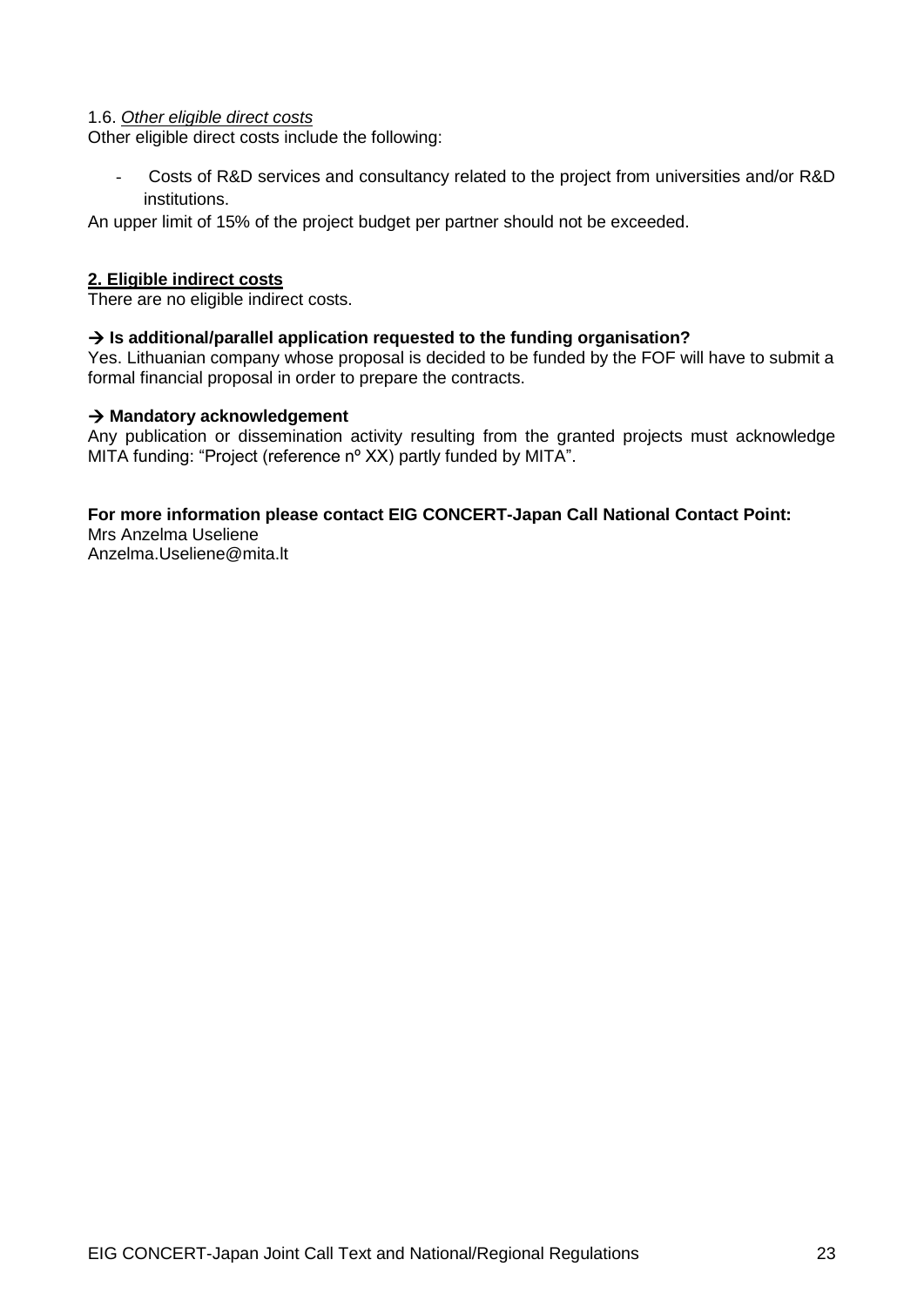# **Norway – Research Council of Norway (RCN)**

#### *Who can apply?*

In Norway, Universities, research institutes and industrial companies are eligible. For universities and research institutes, up to 100% of eligible cost can be funded. Industry companies can be funded up to 50% (60% for SMEs).

### *What types of funding are eligible for Norwegian researchers?*

The level of funding of Norwegian researchers for each project may be up to 100.000 euro per year (i.e. overall 300.000 euro for the three years of funding). In case more than one Norwegian partner participates in a project, the upper limit is totally 100.000 Euro per year for all Norwegian participants in the project.

### **1. Eligible direct cost**

The national rules will be applied.

### **1.1 Travel costs**

Travel cost for Norwegian participants in the project will be covered based on economy class flight tickets or similar.

### **1.2 Living expenses**

Living expenses including accommodation costs will be covered according to the Norwegian official rates for each country. For longer stays, the general rates for stipends abroad will be used.

# **1.3 Expenses for organizing small events in Norway**

A limited sum can be used for expenses like room rent, catering etc.

#### **1.4 Research material and small-scale research equipment**

This will normally not be covered by the project.

#### **1.5 Personnel costs**

Personnel costs will be covered according to the general rules for hourly prices for the research institutions towards the Research Council. Personnel cost should be limited to less than 50% of the total cost for each partner, giving room for networking activities and mobility.

#### **2. Eligible indirect costs**

There are no eligible indirect costs

There is no need for an additional/parallel application to the Research Council. A copy of the application sent to the call secretary should be sent to the Research Council.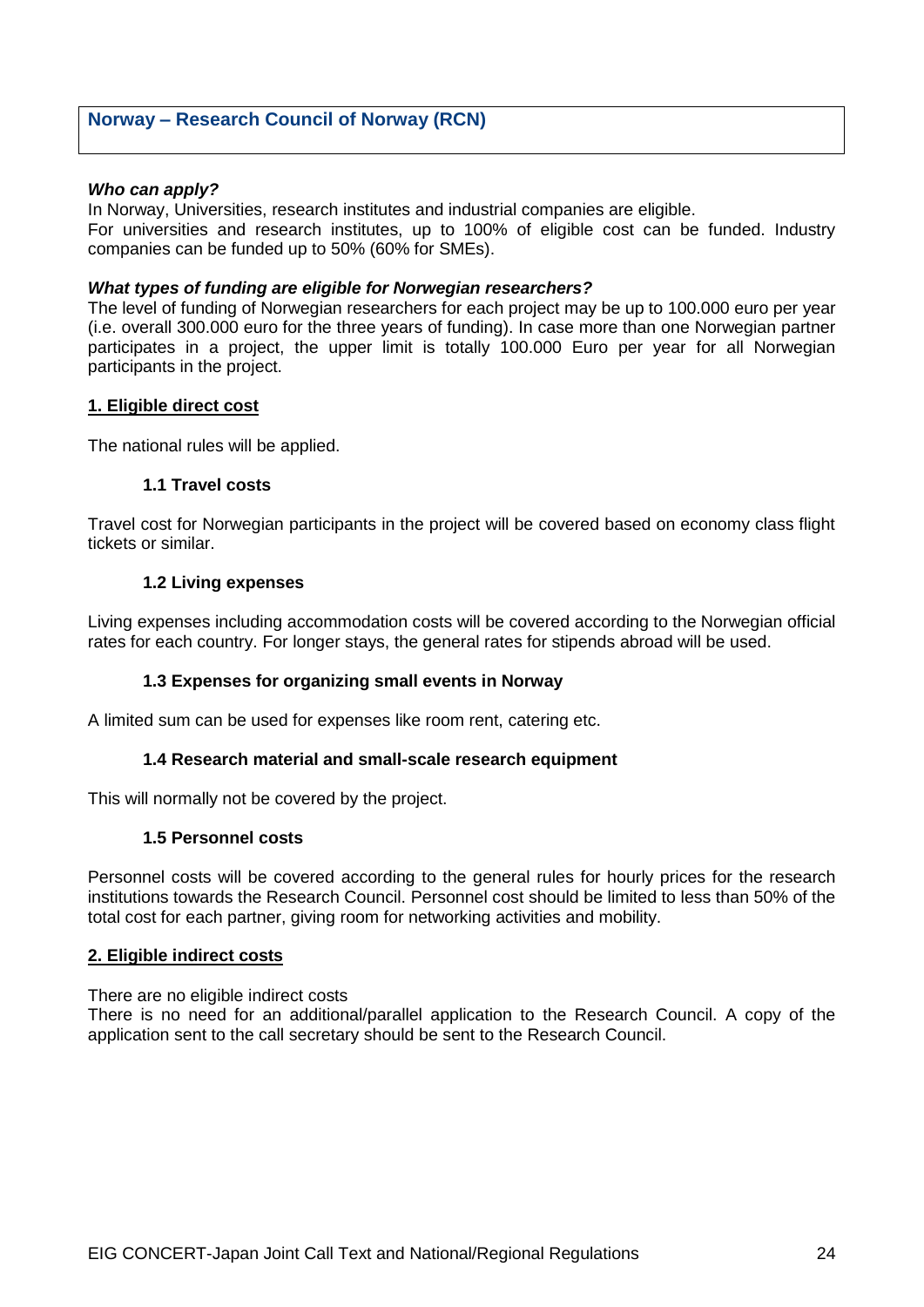# **Slovakia: Slovak Academy of Sciences (SAS)**

# $→$  **Funding organisation**

Slovak Academy of Sciences (SAS)

# **→ Who can apply?**

Only research Institutes of Slovak Academy of Sciences are eligible organisations for funding by SAS (up to 100%). Applicants from other Slovak R&D centres (universities and/or other organisations) have to cover the project costs from their own sources (Letter of Commitment).

### **What types of funding are eligible for Slovak researchers?**

# **1. Eligible direct costs**

# **1.1 Personal costs**

- must accurately reflect the work on the project ;
- may be used only to cover the costs (including health and social insurance) related to work agreements performed outside of employment ;
- maximum of 20 % of all direct costs.

### **1.2 Material costs and expenditures**

- a) Consumables: minor equipment and instruments, small-scale office and laboratory material (no basic equipment of the workplace; essential computer equipment is exception).
- b) Costs and expenditures for services directly related to the project: contracts, consultations, publication of project results, conference fees.
- c) Travel costs and living expenses: limits for travel costs and daily subsistence allowance vary depending on destination country (pursuant to Slovak Act. 283/2002 Col. Of Laws on travel reimbursement).
- d) Capital expenditures: to a maximum of 40% of all direct costs (current and capital expenditure together).

#### **2. Eligible indirect costs**

- Administration, energy and infrastructure
- Maximum of 20% of all direct costs

Funding of projects is regulated by the SAS Financial Rules for awarding grants for research projects approved by the SAS Presidium of 8 December 2016.

# **Is additional/parallel application requested to the funding organisation?**

National phase:

Submission of the proposal at the national level will be required in parallel to the international evaluation. The submission will be carried out once the international evaluation and the ranking list have been performed and endorsed by the Funding Organisations Forum and the Slovak project partner has been informed on recommendation for funding by the project consortium coordinator and invited by SAS to submit the proposal to it (Formular MVTS). The Presidium of SAS makes the final decision for funding of selected projects.

Further guidance

- Web site:<http://www.sav.sk/>
- Financial rules for awarding SAS grants for research projects in frame of JRP and ERA.Net Programmes for research institutes of SAS [http://www.sav.sk/index.php?lang=sk&doc=services-news&source\\_no=25&news\\_no=4290](http://www.sav.sk/index.php?lang=sk&doc=services-news&source_no=25&news_no=4290)
- Principles of allocation of funds for the institutes of SAS to support projects in the field of international scientific cooperation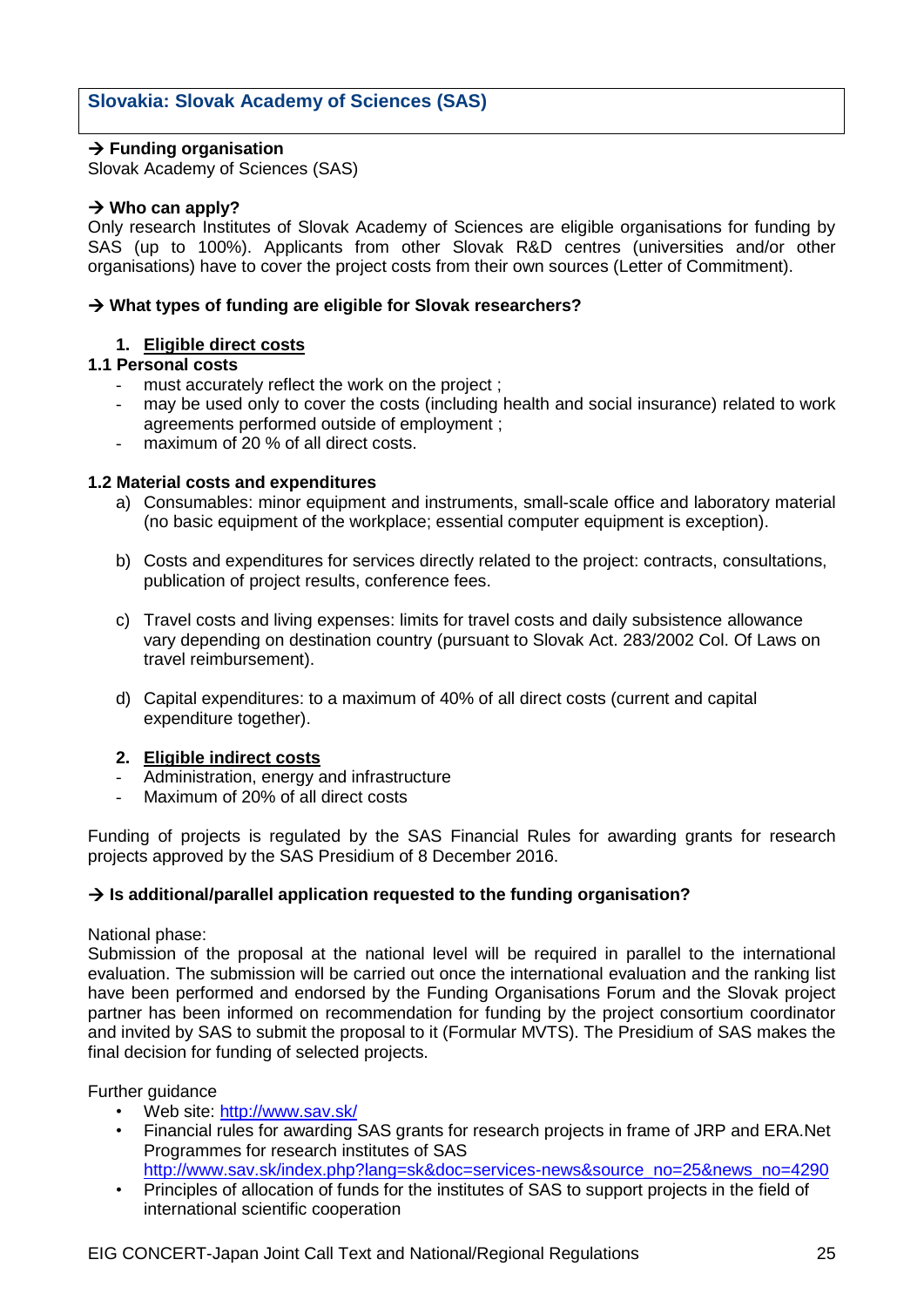**For more information please contact EIG CONCERT-Japan Call National Contact Point:** Ms Katarina Bibova [bibova@up.upsav.sk](mailto:bibova@up.upsav.sk)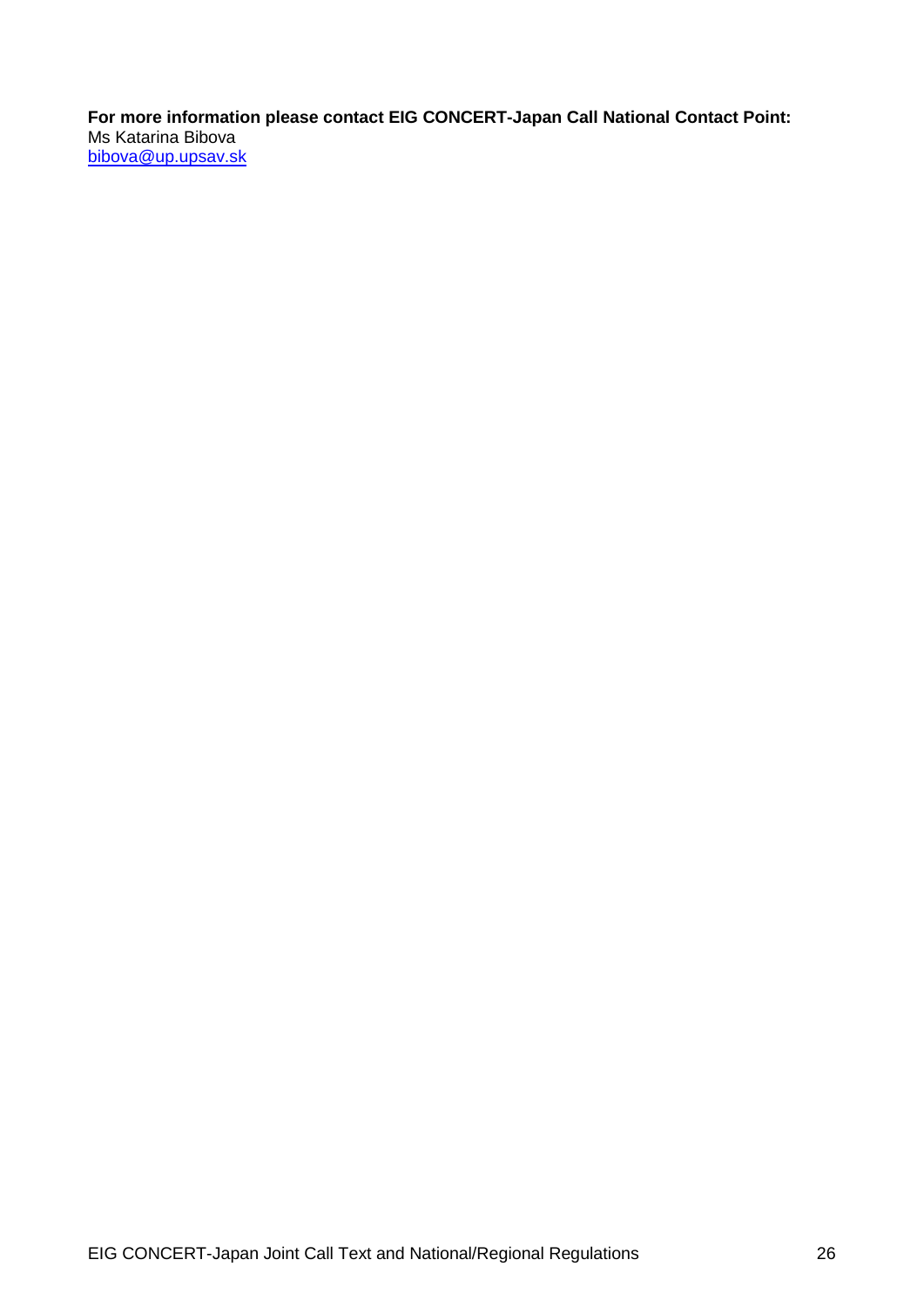# **Czech Republic: Czech Academy of Sciences (CAS)**

# *Who can apply?*

In the Czech Republic, only teams from the institutes of The Czech Academy of Sciences are eligible. SMEs and/or industries may participate on the condition that they secure their own funding.

# *What types of funding are eligible for Czech teams participating in consortia?*

The level of funding for the Czech teams may be up to 60,000.00 Euro per project (3 years), in case two or more project partners in a proposal are from the institutes of The Czech Academy of Sciences, they may together request up to 60,000.00 Euro per project proposal.

### **1. Eligible direct costs**

- **Mobility costs.** All mobility costs may only be related to networking events and secondments within the project.
	- **Transport costs** of the members of the participating Czech team (economy class flight / train ride 2nd class) are eligible.
	- **Living expenses** on the daily allowance basis (in accordance with the national legislation) and accommodation costs of the members of the participating Czech team are eligible.
- **Expenses for the organisation of small scientific events** related to the project in the Czech Republic are eligible. The upper limit of 20% of the project budget should not be exceeded.
- **Costs for consumables and small equipment**, only on a limited scale and if its need is demonstrated, are eligible.
- **Personnel costs for young researchers** (PhD students and postdocs) participating in the project are eligible. The upper limit of 20% of the project budget should not be exceeded.

### **2. Eligible indirect costs**

There are no eligible indirect costs.

# *Is an additional/parallel application requested to the funding organisation?*

#### **Yes.**

Basic information must be submitted on a special form available for download at <http://int.avcr.cz/index.html> to the Contact point at The Czech Academy of Sciences. Following information will be required:

- 1. Identification of the project: Project title, Name of the principal project coordinator and List of all project partners and their affiliations;
- 2. Summary of research plans of the Czech project partner(s), their implementation and justification of proposed collaboration (1/2 page);
- 3. Specification and justification of requested funding (1/2 page);
- 4. CV of the Czech principal investigator (1 page);
- 5. Description of the Czech project team, involvement of young researchers is mandatory (1/2 page);

Czech partners in consortia whose project proposal is recommended for funding by the CONCERT scientific committee have to contact the CAS Contact point in order to prepare the contract.

# **For more information please contact EIG CONCERT-Japan Call CAS Contact Point:**

Karolína Rachačová Division of International Cooperation, CAS [rachacova@kav.cas.cz](mailto:rachacova@kav.cas.cz)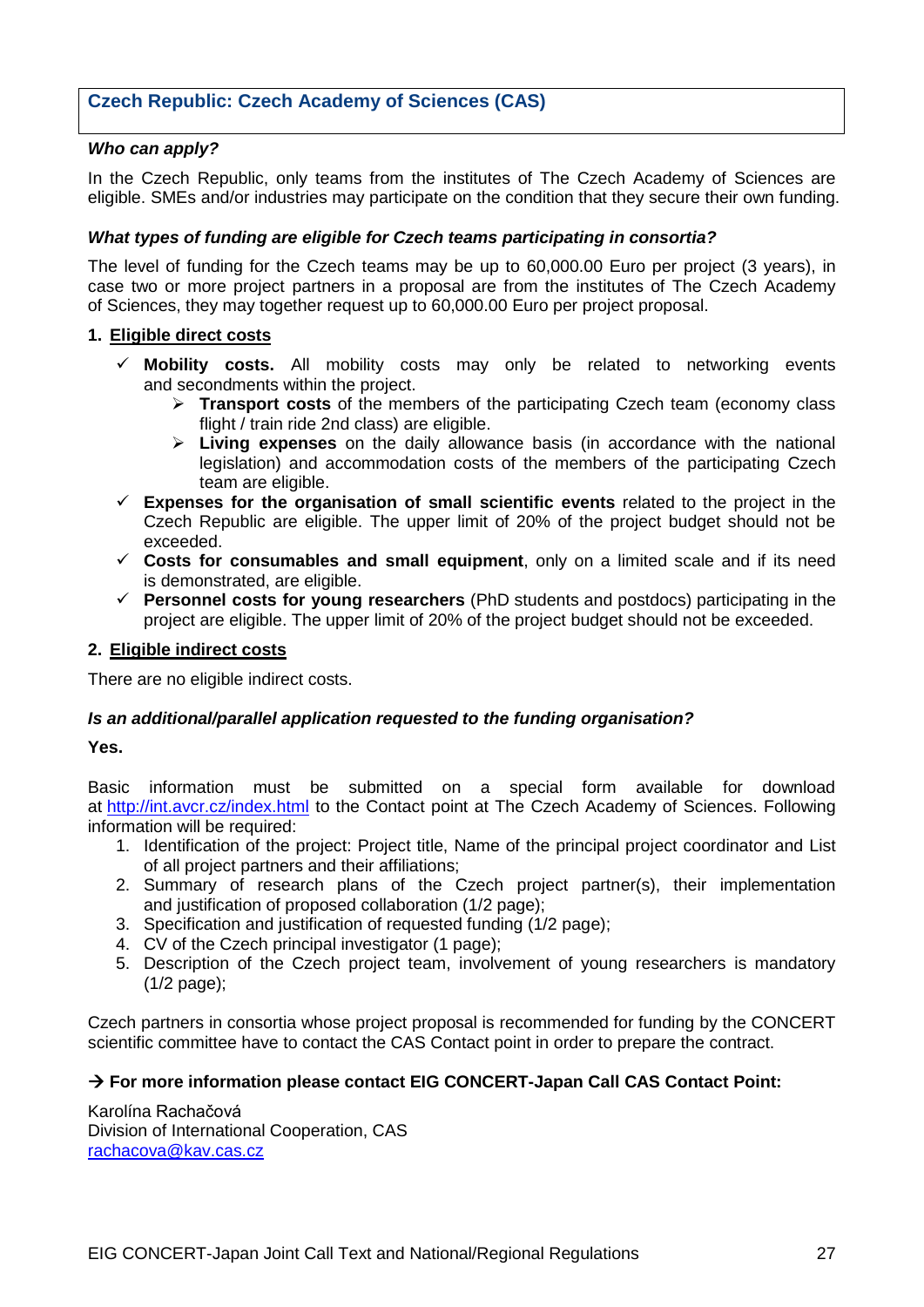# **PART 3: Contact information of the EIG CONCERT-Japan Joint Call Secretariat and National and Regional Contact Persons**

The EIG **CONCERT-Japan Joint Call** Secretariat (JCS) is entrusted with the overall operational management of this EIG CONCERT-Japan Joint Call. It is the general contact point for questions related to the Joint Call, the application process and the use of the PT-Outline webtool.

The **National and Regional Contact Persons (NRCPs)** are located in each country/region participating in this EIG CONCERT-Japan Joint Call. One of their main tasks is to advise potential applicants from their countries/regions on the applicable national/regional regulations during the proposal submission process.

#### **CONCERT-Japan Joint Call Secretariat & Contact Person for France** Ms. Cerise Randon

Centre National de la Recherche Scientifique (CNRS) E-mail: concert-japan-jcs@cnrs.fr Phone: +33(0)1 44 96 40 11

### **Contact Persons for Japan**

Clement Ng and Junko Katayama Japan Science and Technology Agency (JST) E-mail: concert@jst.go.jp Phone: + 81 3 5214 7375

### **Contact Person for Germany**

Dr. Sabine Puch The German Aerospace Center (DLR) E-mail: sabine.puch@dlr.de Phone: +49 228 3821 1423 Fax: +49 228 3821 1444

# **Contact Person for Spain**

Ms. María Jesús Sillero Ministry of Industry, Economy and Competitiveness (MINECO) E-mail: [concert-japan@aei.gob.es](mailto:concert-japan@aei.gob.es) Phone: +34916037269

# **Contact Person for Turkey**

Ms. Elif Doğan Arslan The Scientific and Technological Research Council of Turkey (TÜBITAK) E-mail: concertjapan@tubitak.gov.tr Phone: + 90 312 2981416

# **Contact Person for Lithuania**

Ms. Anzelma Useliene Agency for Science, Innovation and Technology (MITA) E-mail: [anzelma.useliene@mita.It](mailto:anzelma.useliene@mita.It) Phone : +370 5 2 127 437